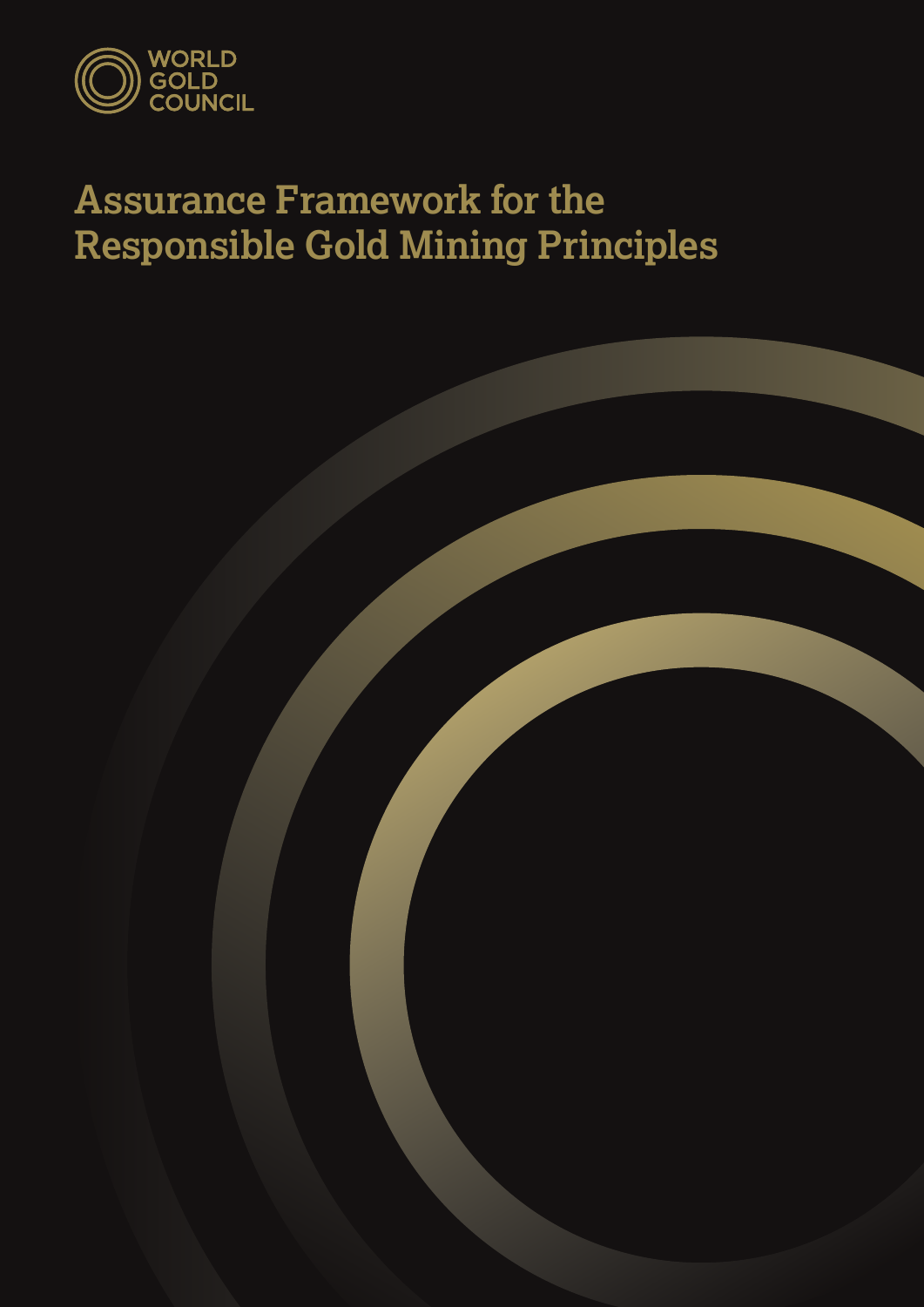## **About the World Gold Council**

The World Gold Council is the market development organisation for the gold industry. Our purpose is to stimulate and sustain demand for gold, provide industry leadership, and be the global authority on the gold market.

We develop gold-backed solutions, services and products, based on authoritative market insight, and we work with a range of partners to put our ideas into action. As a result, we create structural shifts in demand for gold across key market sectors. We provide insights into the international gold markets, helping people to understand the wealth preservation qualities of gold and its role in meeting the social and environmental needs of society.

Based in the UK, with operations in India, the Far East and the US, the World Gold Council is an association whose members comprise the world's leading gold mining companies.

## **For more information**

### **World Gold Council**

10 Old Bailey London EC4M 7NG United Kingdom

**T** +44 20 7826 4700 **E** info@gold.org **W** www.gold.org

## **Contents**

| 1. Introduction<br>01                                    |                                           |                                                                                      |    |  |  |
|----------------------------------------------------------|-------------------------------------------|--------------------------------------------------------------------------------------|----|--|--|
|                                                          | 2. Overview of assurance                  |                                                                                      |    |  |  |
|                                                          | 2.1                                       | What is assurance?                                                                   | 02 |  |  |
|                                                          |                                           | 2.2 Use of assurance standards                                                       | 03 |  |  |
|                                                          |                                           | 2.3 Credentials of the assurance provider                                            | 03 |  |  |
|                                                          |                                           | 3. Approach to assuring conformance with<br>the Principles                           | 05 |  |  |
|                                                          |                                           | 3.1 Reporting boundaries and application<br>of assurance against the RGMPs           | 05 |  |  |
|                                                          | 3.2                                       | <b>Assurance Reports</b>                                                             | 05 |  |  |
|                                                          | 3.3                                       | Conformance and assurance in early years                                             | 06 |  |  |
|                                                          |                                           | 3.4 Timing/frequency for obtaining assurance                                         | 06 |  |  |
| 4. Practical guidance on assuring the RGMP reporting     |                                           |                                                                                      | 07 |  |  |
|                                                          | 4.1                                       | Assurance procedures and evidence gathering                                          | 07 |  |  |
|                                                          | 4.2                                       | Materiality                                                                          | 08 |  |  |
|                                                          |                                           | 4.3 Site visit selection                                                             | 08 |  |  |
|                                                          |                                           | 4.4 Using existing certifications, standards,                                        |    |  |  |
|                                                          |                                           | internal audit, external assurance                                                   | 10 |  |  |
|                                                          |                                           | 4.5 Areas of non-conformance and remediation                                         | 10 |  |  |
|                                                          |                                           | Annex 1: Illustrative Annual Report on<br>the Implementation of the Responsible Gold |    |  |  |
|                                                          |                                           | <b>Mining Principles</b>                                                             | 12 |  |  |
| Annex 2: Illustrative Independent Assurance Report<br>14 |                                           |                                                                                      |    |  |  |
|                                                          | Annex 3: Frequently asked questions<br>16 |                                                                                      |    |  |  |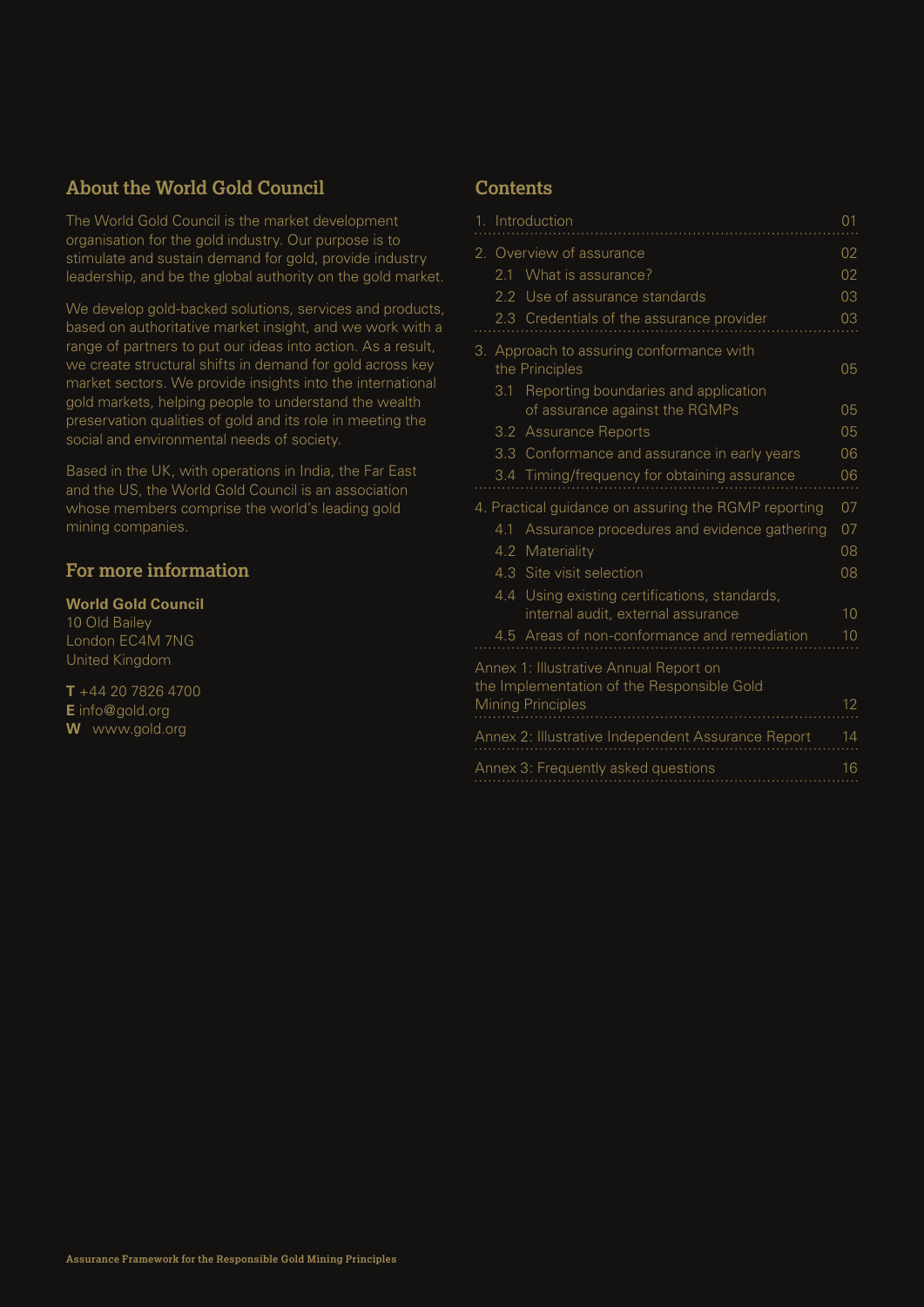## <span id="page-2-0"></span>**1. Introduction**

The World Gold Council has developed the Responsible Gold Mining Principles (referred to as RGMPs or Principles throughout) to provide a guide to the key elements of responsible gold mining. The RGMPs are designed for implementation by World Gold Council member companies but may also be adopted by other entities involved in gold mining – subject to them seeking independent assurance by assurance providers that meet the criteria set out in Section 2.3 of this Framework.

The RGMPs require implementing companies to:

- 1. Make a **public commitment** to align with the RGMPs
- 2. Develop internal systems, processes and performance that **conform with the Principles**
- 3. **Report publicly** on the status of conformance with the Principles
- 4. Obtain **independent assurance** on their conformance with the Principles. The assurance will be conducted at both mine site and corporate levels.

In addition, two reports are associated with the assurance:

- 1. An Annual Report on implementation of the RGMPs produced by the implementing company
- 2. An Independent Assurance Report produced annually by the assurance provider.

This Framework sets out guidance on how assurance can be delivered. The intended audience for this guidance is both implementing companies preparing for assurance, and assurance providers delivering the assurance.

The purpose of this document is to provide guidance, with illustrative examples, on how an assurance provider can assure an organisation's conformance with the RGMPs. Implementing companies are responsible for selecting and engaging assurance providers with the necessary credentials and independence that deliver their work in line with recognised assurance standards.

It is intended that meeting the requirements of the RGMPs will support and demonstrate a high standard of environmental, social and governance (ESG) performance. This will in turn improve a company's social licence to operate. It will also help discharge a company's responsible sourcing obligations down the supply chain, including to LBMA Good Delivery List refiners.

The World Gold Council has developed this Framework following extensive consultation with a wide range of stakeholders, including governments and international institutions, gold producers, the gold supply chain participants, interested non-governmental organisations (NGOs), the assurance profession and other stakeholders. The Framework has been pilot-tested with selected World Gold Council member companies and knowledge gained from the pilots has been incorporated into this document.

This Framework is supported by three Annexes and one stand-alone Supplement:

- Annex 1: Illustrative Annual Report on the Implementation of the Responsible Gold Mining Principles
- Annex 2: Illustrative Independent Assurance Report
- Annex 3: Frequently Asked Questions
- *Guidance on implementing and assuring the RGMPs: supplement to the Assurance Framework.*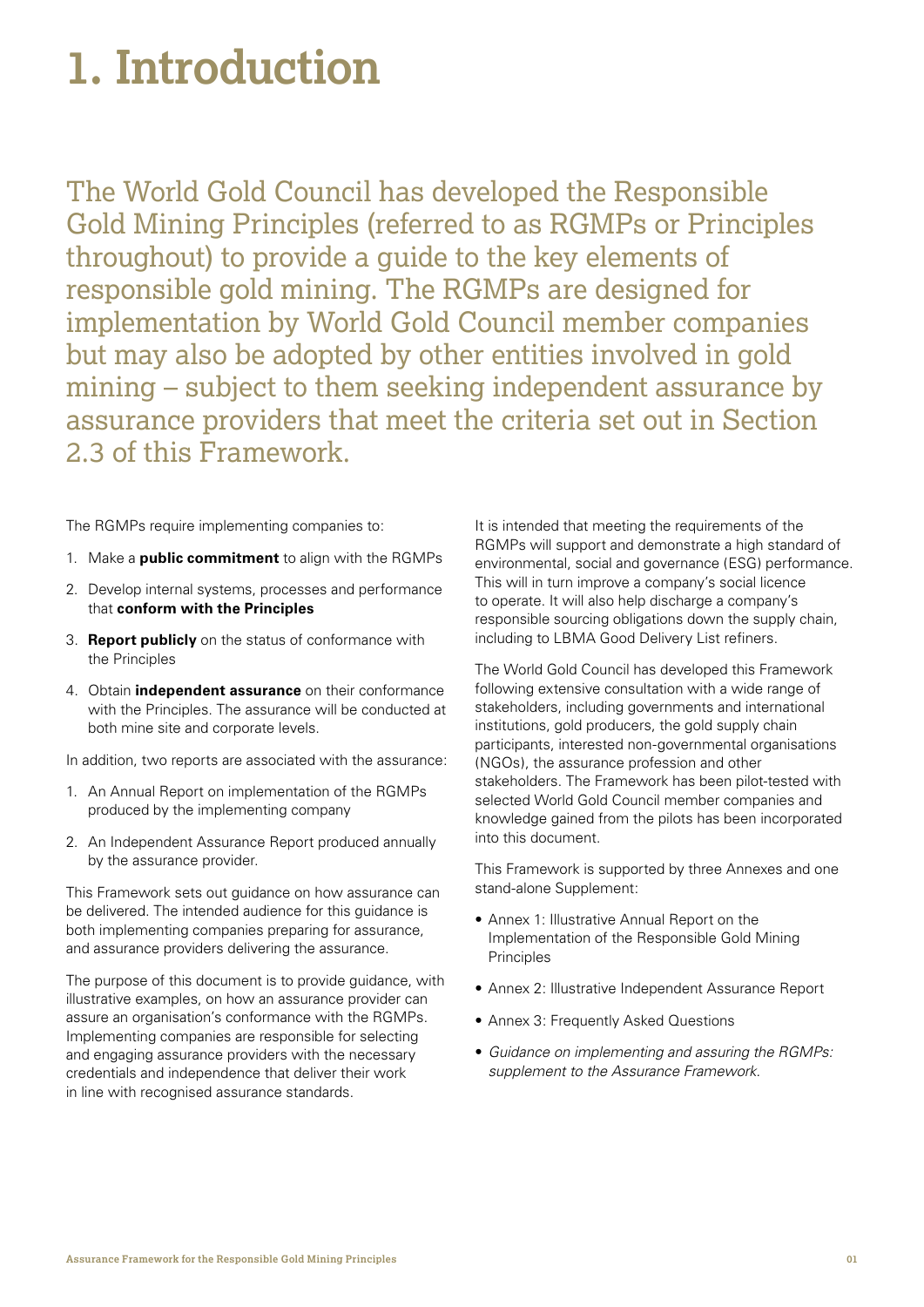## <span id="page-3-0"></span>**2. Overview of assurance**

## **2.1 What is assurance?**

"Assurance" is an evaluation method that uses a specific set of principles and standards to assess the quality of an organisation's systems, processes and competencies that underpin its performance and public disclosure. Assurance includes the communication of the results of this evaluation to provide credibility on the subject matter for its users.<sup>1</sup>

An assurance engagement is defined by the International Standard on Assurance Engagements (ISAE 3000) as follows:

- A process where a practitioner evaluates or measures a subject matter that is the responsibility of another party against suitable criteria
- Based on that evaluation, preparation of an Independent Assurance Report that expresses a conclusion and provides the intended users with a degree of confidence.

**Table 1** below outlines the characteristics of an assurance engagement and the responsibilities of the three-party relationship within the RGMPs' assurance engagement.

#### **Table 1**

#### **Characteristics**

Enhances the confidence of intended users in the robustness and reliability of a company's policies, systems, performance and disclosure

Evaluates the subject matter against suitable criteria

Obtains sufficient and appropriate evidence to form a conclusion

Provides output in the form of an Independent Assurance Report

Utilises a three-party relationship (between company management, assurance provider and intended users of the assurance reports).

| <b>Responsibilities</b>      |                                                                                                                                                                                                                                                                                                                                                                                             |
|------------------------------|---------------------------------------------------------------------------------------------------------------------------------------------------------------------------------------------------------------------------------------------------------------------------------------------------------------------------------------------------------------------------------------------|
| Implementing<br>company      | Demonstrates ongoing conformance with the Principles<br>Develops a Remedial Action Plan for any non-conformance identified (Section 4.5)<br>Discloses status of conformance with the RGMPs (Annex 1)<br>Appoints an independent assurance provider using the competencies specified in this Framework (Section 2.3)<br>Provides access to all evidence required by the assurance provider   |
| <b>Assurance</b><br>provider | Reports, in accordance with recognised assurance standards (Section 2.2), on whether the company is in<br>conformance with the Principles<br>Satisfies the competency requirements and provides a specific declaration on this within the Independent<br>Assurance Report (Section 2.3)<br>Applies recognised assurance standards, and abides by standards of quality control (Section 2.2) |
| Intended users               | Use the company's report on its implementation of the RGMPs and Independent Assurance Report to assess<br>company performance and make decisions.                                                                                                                                                                                                                                           |

1 AA1000 Assurance Standard (AA1000AS, 2008) with 2018 Addendum.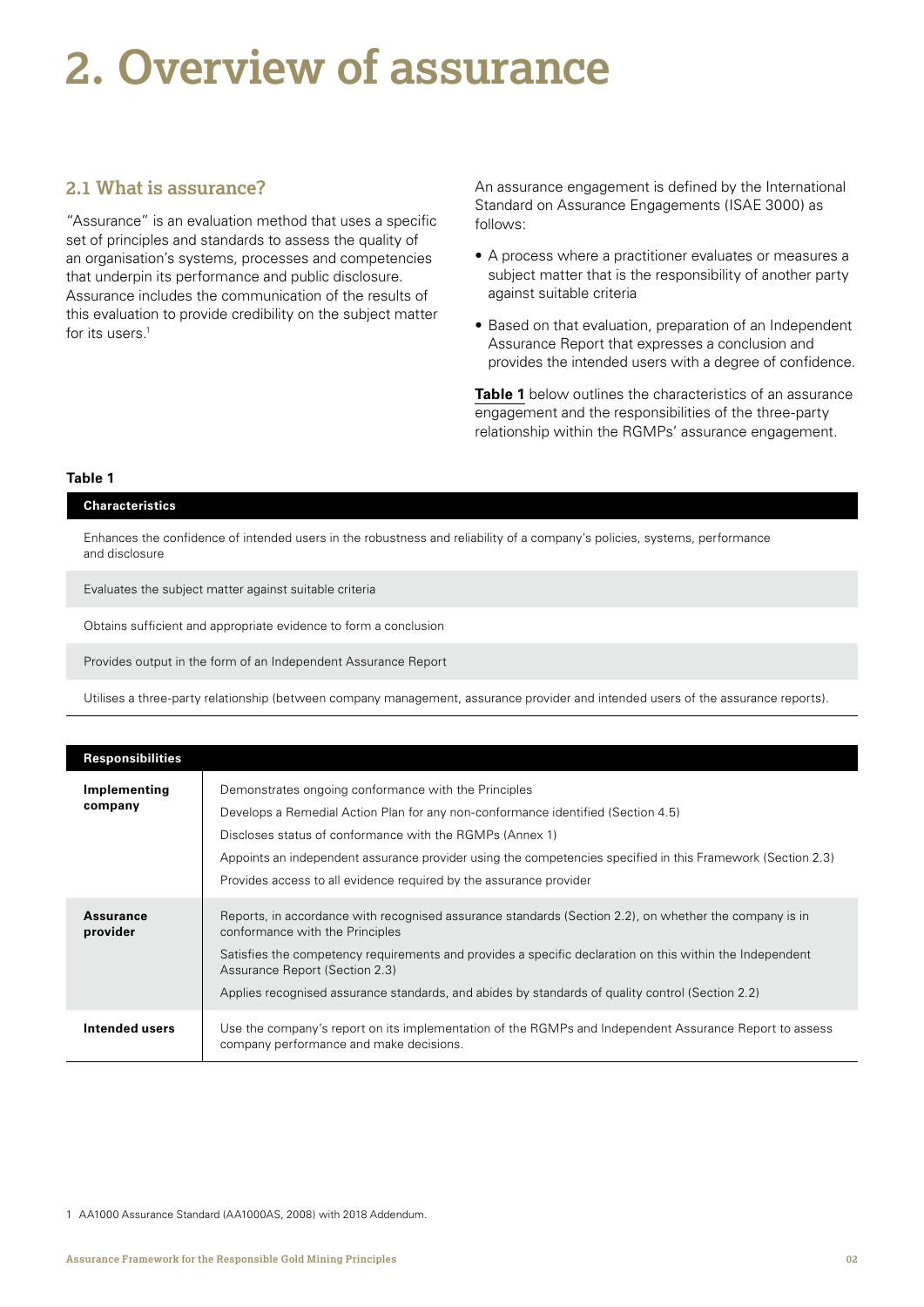## <span id="page-4-0"></span>**2.2 Use of assurance standards**

In order to deliver credible RGMP assurance, it is expected that assurance providers will use globally recognised assurance standards.

There are a number of assurance standards and frameworks for non-financial reporting engagements. One of the most widely used is the International Standard on Assurance Engagements (ISAE) 3000 Revised, Assurance Engagements Other than Audits or Reviews of Historical Financial Information (ISAE 3000), issued by the International Auditing and Assurance Standards Board (IAASB).

Implementing companies can choose to engage with assurance providers that apply other assurance or verification standards for their assurance against the RGMPs. These include, but are not limited to, US attestation standards AT-C 105 and AT-C 205 issued by the American Institute of Certified Public Accountants, local assurance standards issued by International

Federation of Accountants (IFAC) member bodies, and the AA1000 Assurance Standard (AA1000AS, 2008) with 2018 Addendum.

Where references to specific assurance standards are made in this document, this is to highlight certain requirements of a particular standard and the implications for RGMP assurance. It is not intended to imply that these requirements are a mandatory part of this Framework, as they may not be required by all assurance standards.

## **2.3 Credentials of the assurance provider**

The RGMP assurance engagement should be conducted by an independent assurance provider. The assurance provider is typically an external group of practitioners who collectively possess the range of skills, knowledge and experience required to competently perform the assurance engagement.

The competencies and independence requirements of the engagement team are set out in **Table 2** below.

| <b>Criteria for competence and independence</b>                                                                                                                                                                                                                                            |                                                                                                                                                                                                                                                                                                                                      |  |  |  |
|--------------------------------------------------------------------------------------------------------------------------------------------------------------------------------------------------------------------------------------------------------------------------------------------|--------------------------------------------------------------------------------------------------------------------------------------------------------------------------------------------------------------------------------------------------------------------------------------------------------------------------------------|--|--|--|
| <b>Competence</b>                                                                                                                                                                                                                                                                          | Independence                                                                                                                                                                                                                                                                                                                         |  |  |  |
|                                                                                                                                                                                                                                                                                            | • An assurance provider should have no direct or indirect<br>financial or material interest in the assurance client<br>(ref: Code of Ethics for Professional Accountants)                                                                                                                                                            |  |  |  |
|                                                                                                                                                                                                                                                                                            | • An assurance provider should have no undue dependence on<br>total fees from the assurance client                                                                                                                                                                                                                                   |  |  |  |
| • Individuals involved in any specific assurance process must<br>have experience and be demonstrably competent in terms of<br>the relevant subject matter and topic areas, specifically ESG in<br>the mining industry (see list below) and assurance process<br>experience (ref: AA1000AS) | • No member of the assurance team should be performing<br>services for the assurance client that relate to the subject<br>matter of the assurance engagement or deal in, or be a<br>promoter of, shares and securities in the assurance client<br>(ref: Handbook of International Auditing, Assurance, and Ethics<br>Pronouncements) |  |  |  |
| • A multidisciplinary team should provide the expertise<br>necessary, including familiarity with the mining industry's<br>international ESG standards and codes, to adequately assure a<br>company's non-financial performance (ref: ISAE 3000)                                            | • No member of the assurance team should be acting as an<br>advocate on behalf of an assurance client in litigation or in<br>resolving disputes with third parties (ref: Handbook of<br>International Auditing, Assurance, and Ethics Pronouncements)                                                                                |  |  |  |
| • Assurance providers must be able to demonstrate adequate<br>institutional competencies, including adequate assurance<br>oversight and understanding of the legal aspects and<br>infrastructure (ref: ISQC 1 and AA1000AS).                                                               | • Assurance providers should make a public statement of<br>independence that makes the nature of their relationship with<br>the reporting organisation explicit (ref: ISAE 3000 & AA1000AS).                                                                                                                                         |  |  |  |

#### **Table 2**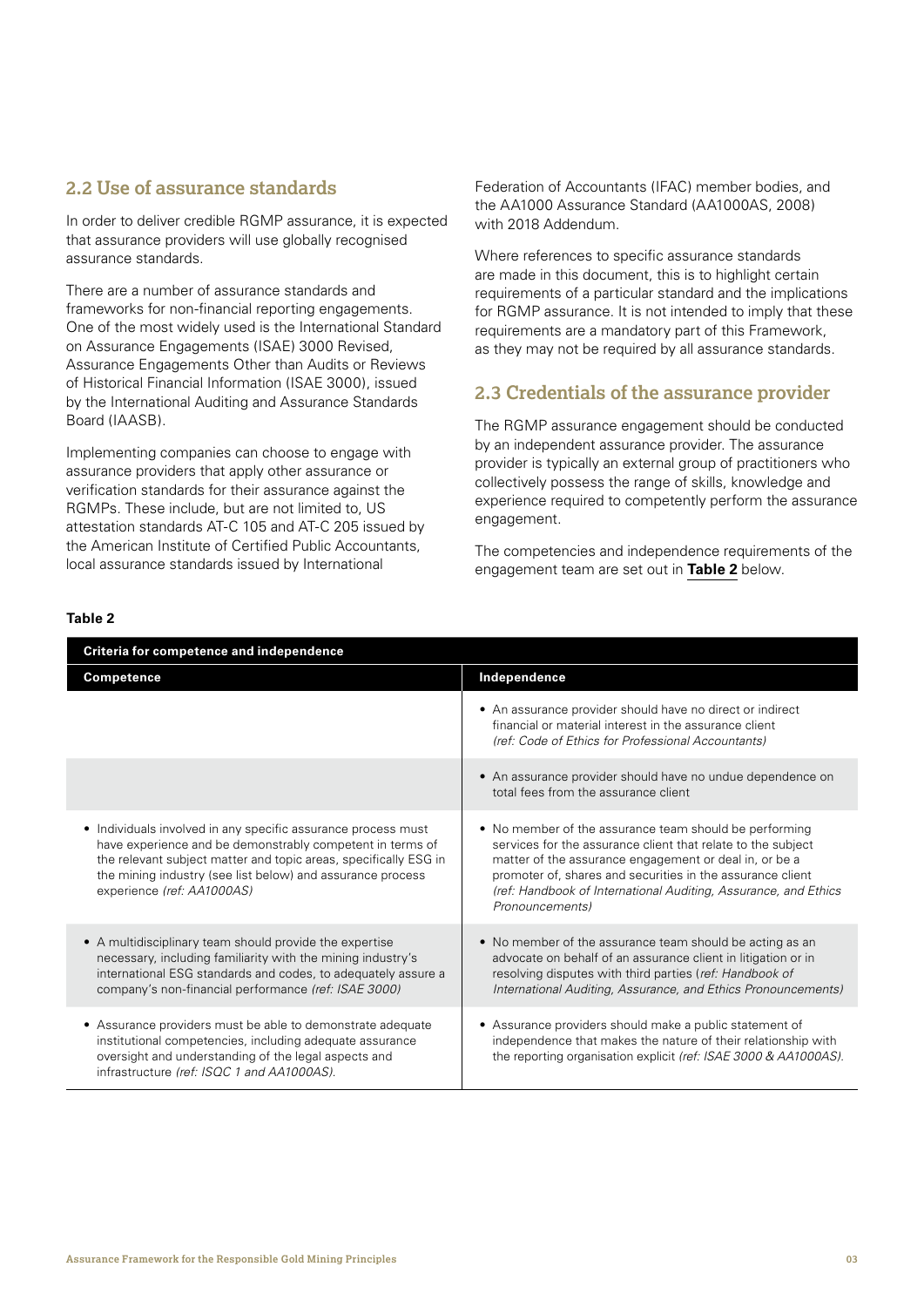The specific subject matter and industry experience in relation to providing assurance against the Principles may include (but not be limited to) knowledge of:

- Systems, policies and performance related to safety and health, security, environmental impacts and mitigation, human rights, labour issues, community relations activities, social performance, legal and governance requirements and controls
- Practical experience of applying or assessing the above issues at both the corporate and mine site level
- Application of international frameworks for the gold mining industry
- Physical metal flows, and the process integrity of gold/ gold-bearing materials
- The gold industry and/or the mining industry in general.

Companies are encouraged to apply the criteria above in developing their request for proposals (RFPs) for assurance providers. In early years of reporting and assurance against the RGMPs, it will be especially important for an implementing company to require the assurance provider to demonstrate that they have the necessary subject matter and industry expertise. This should ensure a common understanding early in the engagement, and support both comprehensive reporting and robust assurance.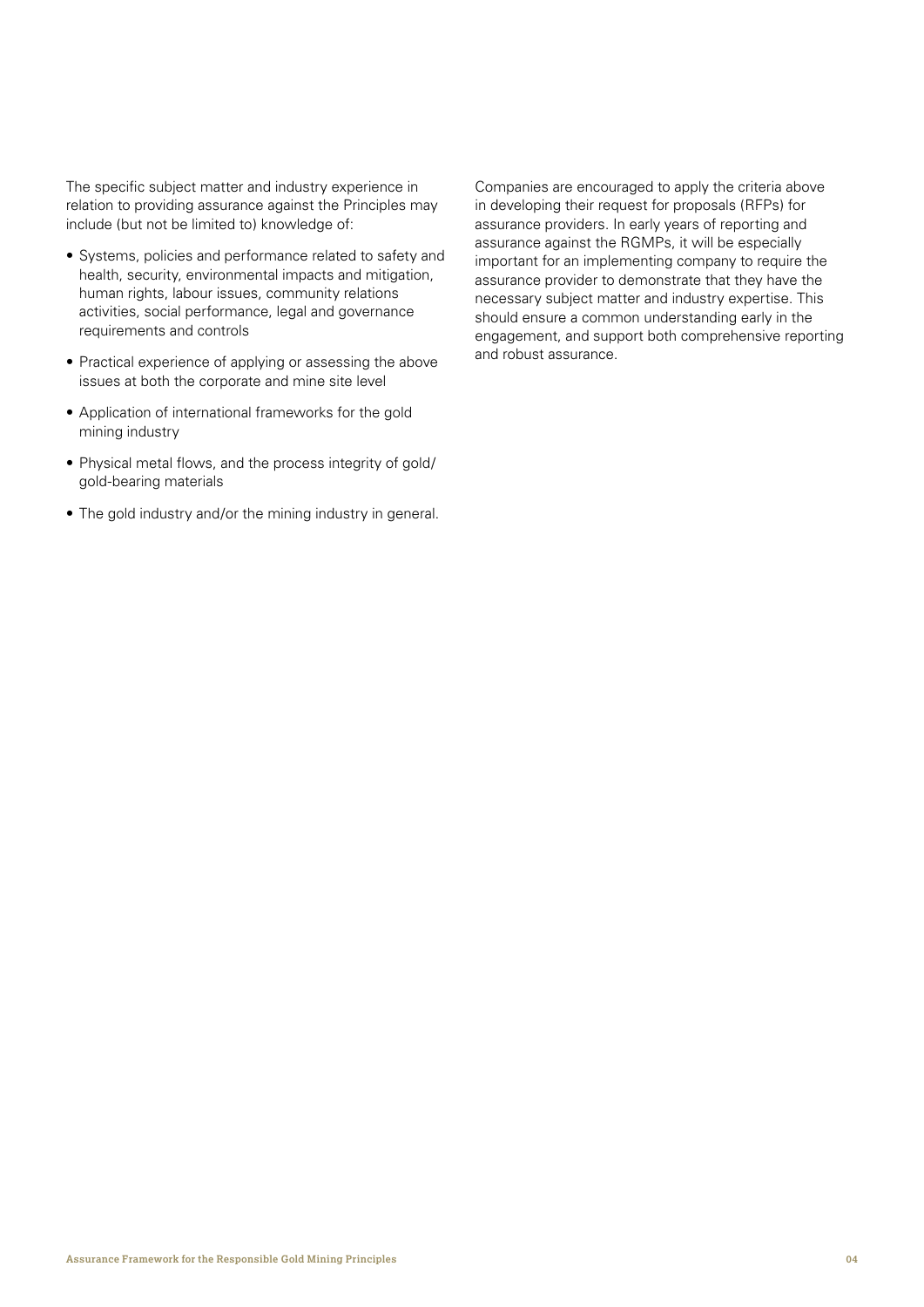## <span id="page-6-0"></span>**3. Approach to assuring conformance with the Principles**

## **3.1 Reporting boundaries and application of assurance against the RGMPs**

The boundaries of a company's activities related to the implementation of the RGMPs includes all gold mining (namely mines where the primary output is gold) and associated processing operations over which the company has direct control. These should, at a minimum, be consistent with the reporting boundaries in a company's Sustainability Report. Companies should also use their best endeavours to encourage adoption of the RGMPs at all operations where they have influence.

Royalty and streaming companies, at a minimum, are required to publicly endorse the RGMPs. They are also required to ensure conformance with the RGMPs for any gold mining operations over which they have direct control. If they do not own or control any gold mining operations, they are not considered an implementing company and are therefore not required to report on or assure conformance with the RGMPs. Royalty and streaming companies should, however, use their best endeavours to encourage adoption of the RGMPs at all operations where they have influence.

If the application of one or more of the RGMPs conflicts with local laws or regulations (i.e., causes a breach of local laws or defies a legal prohibition), the local laws or regulations will take precedence over the Principles. The implementing company should, however, disclose the reason that they cannot implement the specific Principle(s) and describe any measures that have been taken to attempt to meet the overall spirit or intention of the Principles. If local or national laws or regulations require a lower performance standard than a Principle requires, then the Principle will take precedence and the implementing company will be required to go beyond local requirements to meet the Principle.

The expectation is that the majority of companies adhering to the RGMPs will seek a "limited" level assurance from their independent assurance providers.

## **3.2 Assurance Reports**

### **Company report on the RGMPs**

Implementing companies are required to publicly disclose their conformance with the RGMPs in the form of an Annual Report on their implementation of the RGMPs. The implementing company can determine the format of the disclosure. It can be a stand-alone report or a distinct section of the company's website, Annual Report or Sustainability Report. It can also be in the form of a statement from a member of the Board of Directors, the CEO, or the most senior executive responsible for ESG/ sustainability issues.

The report should set out enough information to adequately inform key stakeholders, including investors, communities, governments, regulators and organisations down the supply chain, that the company has conformed with the RGMPs. An illustrative example with recommended content is included in **Annex 1.** Companies can cross-reference rather than repeat information that may be accessibly disclosed elsewhere (e.g., the company website).2

The assurance provider should review whether the company's report on the RGMPs is a fair reflection of how internal systems, processes and performance conform with the underlying Principles.

#### **Independent Assurance Report**

The assurance provider should provide the company with an Independent Assurance Report at the conclusion of the assurance engagement. The Independent Assurance Report should be addressed to management and state the assurance provider's conclusion (see example in **Annex 2**).

The Independent Assurance Report should be publicly disclosed alongside the company's own report on the RGMPs; alternatively, there should be clear reference as to where it can be accessed. For companies that already receive independent assurance on their sustainability reporting (e.g., Global Reporting Initiative (GRI)/ International Council on Mining and Metals (ICMM) requirements), it may be possible to incorporate assurance on the Principles into one combined independent report as an additional assurance scope area.

<sup>2</sup> If there is a cross-reference to web-based information, which can be amended (and may not be date specific), the report on the RGMPs will need to be clear on the date that the information was cross-referenced.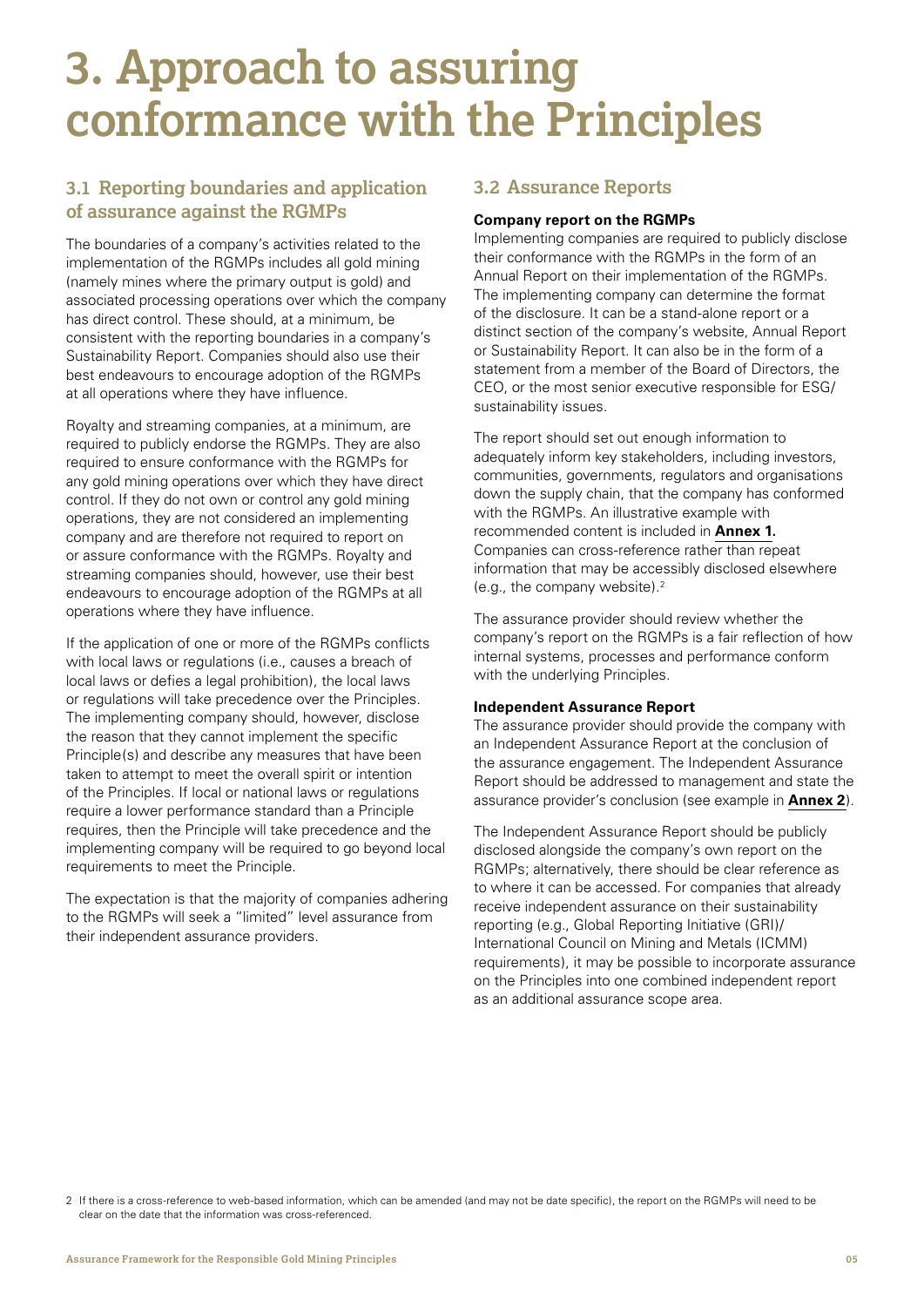#### <span id="page-7-0"></span>**Management Report (optional)**

The assurance provider may also, as part of the terms of engagement, issue a Management Report addressed to the company for internal use. This may be used to communicate additional assurance observations, insights, areas of strong performance and recommendations for improvement. It should not be used as an alternative to material observations that should be included in the Independent Assurance Report.

## **3.3 Conformance and assurance in early years**

The WGC Principles are designed, intentionally, as a demanding framework. Fully implementing the underlying systems, policies and procedures in order to meet this high-performance standard and conform with all the Principles may require some time. It is expected that by the third year after adoption implementing companies' internal systems, processes and performance should conform with the Principles.

In the first and second year the RGMP implementing companies should report on their progress towards conformance with the Principles. This reporting can comprise:

- Year 1: a description of the process of self-assessment or "readiness review"<sup>3</sup> that has been undertaken, or is under way, to determine conformance with the RGMPs for all operations within the reporting boundary
- Year 2: As per year 1, plus, based on self-assessment, a statement of progress on developing internal systems and processes to conform with the Principles.

The assurance providers' work in years 1 and 2 will be adjusted to align to the RGMP requirements for years 1 and 2. Companies are encouraged to progress towards full year 3 compliance at an earlier stage if they are confident that their systems and performance are sufficiently robust.

## **3.4 Timing/frequency for obtaining assurance**

A company's conformance with the RGMPs should be assured every year, covering a 12-month period. Assurance over the Principles is delivered for the company as a whole and therefore will require assurance at multiple levels of the company: corporate, regional or country levels if applicable and, importantly, at mine-site level. At site level an assurance provider will test the implementation of the Principles on the ground in order to support the delivery of the overall company-level assurance.

For multi-site operators, different site(s) may be selected to be visited each year as part of the assurance engagement. The criteria for the selection of sites are described in **Section 4.3.** As a guide, between one and four sites should be visited each year, depending on the size of the company, and an assurance provider should aim to visit all the sites in a company's portfolio over at least a three- to five-year period.

The staged approach for reporting and assurance (as set out in **Section 3.3**) will apply from the date of adoption of the Principles.

For implementing companies that acquire sites or companies after the date of adoption of the Principles, the RGMPs should be implemented at the new sites no more than three years after the acquisition is finalised.

<sup>3</sup> If preferred, implementing companies can ask an assurance provider (or other suitability qualified organisation) in the first year to perform a "readiness review" or "gap assessment" on the results of the self-assessment. In this readiness review the assurance provider can comment on whether the evidence that the company has to support their view on the extent of conformance with the Principles is sufficient, or whether additional evidence/management activity is required, allowing the company to take further action/put a plan in place to achieve publicly communicated assurance.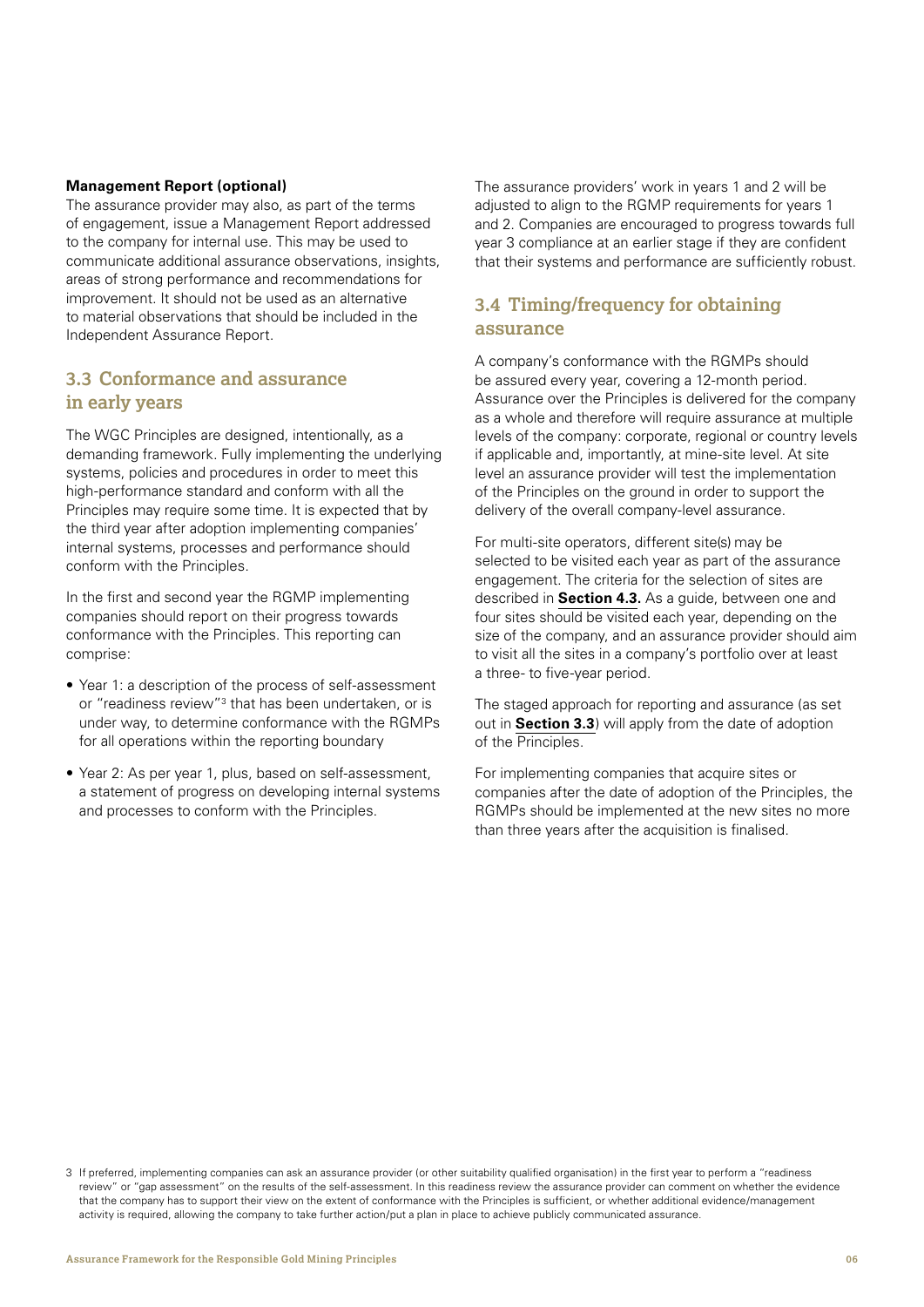## <span id="page-8-0"></span>**4. Practical guidance on assuring the RGMP reporting**

## **4.1 Assurance procedures and evidence gathering**

As noted above, the independent assurance covers the status of conformance with the RGMPs. Assurance providers are responsible for determining the appropriate assurance procedures and evidence-gathering activities in order to deliver a credible assurance opinion. The assurance will need to be conducted at both corporate and site levels.

An illustrative guide to management activities and evidence needed to conform with the Principles, as well as the associated assurance activities, is provided in the *Guidance on implementing and assuring the RGMPs: supplement to the Assurance Framework.* This document can be used by companies to support their RGMP implementation and reporting, and by the assurance provider to guide the assurance process.

The assurance procedures and evidence-gathering activities are likely to include:

- Assessment of whether operations included in the RGMPs are consistent with defined reporting boundaries
- Review of the company's self-assessment of conformance with the Principles at its operations
- Review of the company's application of the Principles' requirements in relation to its operations; the assurance provider will review whether the company's application is in line with the intention or spirit of the Principles
- Review of whether or not internal systems and processes related to the Principles are in place (as per examples in *Guidance on implementing and assuring the RGMPs: supplement to the Assurance Framework*) and whether associated performance at site level reflects conformance
- Evidence-gathering activities to review how the requirements of the Principles have been implemented in practice; these activities are likely to include:
	- Site visits
	- Management interviews
	- Review of risk assessments
	- Review of systems and processes relevant to the **Principles**
	- Evaluation of other audit and assurance processes/controls
	- Testing of internal controls for prevention and detection of material errors
	- Sample testing the integrity of underlying information.

Assurance providers should ensure that sufficient emphasis is given to site-based observation and review in order to assure practical implementation of the RGMPs (in terms of systems and processes and actual ESG performance). Assurance providers will also need to understand corporate-level controls and the extent to which common or consistent systems and processes exist across a company to conform with the RGMPs.

In early years, as a company is "ramping up" to full conformance with the Principles, the above assurance procedures/evidence-gathering activities can be appropriately adjusted/scaled to align with the company's status of implementation.

If, by carrying out the self-assessment, companies determine that certain Principles do not apply, then reporting and assurance activities can be limited to those Principles deemed to be applicable. The assurance provider should be satisfied with the company's judgement on the non-applicability of specific Principles and may require explanatory disclosures to be made around this in the company's report on its implementation of the RGMPs and, where relevant, in the assurance provider's conclusion.

The nature and extent of the above assurance activities are determined by a consideration of "materiality" in relation to how the company has applied the Principles (see Section 4.2), the level of assessed risk associated with the subject matter or operations in scope, and the level of assurance (i.e., limited).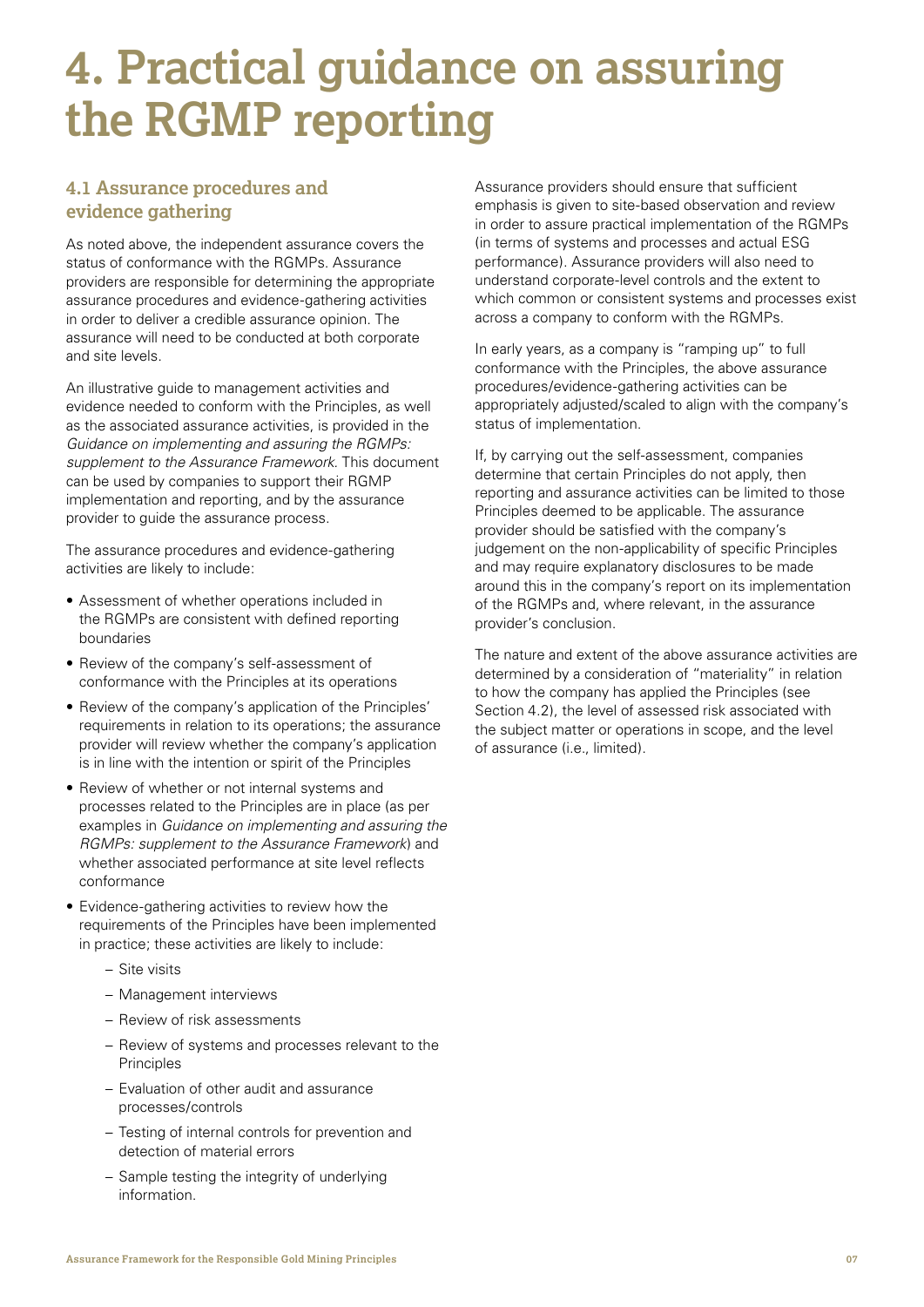## <span id="page-9-0"></span>**4.2 Materiality**

"Materiality" is a concept used to assess what is likely to influence the views or decisions of readers of the report on the RGMPs together with its supporting material and accompanying assurance statement. A matter that is material is expected to be transparently and fairly disclosed and will be considered when planning and performing the assurance procedures and assessing the results. A materiality assessment should be used to guide the company's self-assessment, to determine how the Principles apply to the company and the required related reporting.

In relation to the RGMPs, materiality can apply at several different levels, as set out in **Table 3.**

## **4.3 Site visit selection**

In determining which sites to visit, assurance providers will need to understand the company, its operations and locations. The assurance provider will also review the company's assessment of ESG risks relevant to the Principles. This will allow the assurance provider to conduct a risk-focused assurance engagement to determine whether the company's systems, processes and controls are appropriate to manage its significant risks, taking into account the materiality considerations above.

#### **Table 3**

| <b>Materiality consideration</b>                                                                                                                                                                                       | Example/detail                                                                                                                                                                                                                                                                                                                   |  |
|------------------------------------------------------------------------------------------------------------------------------------------------------------------------------------------------------------------------|----------------------------------------------------------------------------------------------------------------------------------------------------------------------------------------------------------------------------------------------------------------------------------------------------------------------------------|--|
| Whether a company's interpretation or application of a<br>Principle is in line with the intention or spirit with which it was<br>drafted, which may differ from a strict or literal interpretation of<br>the Principle | A particular company's approach to implementing Principles may<br>differ slightly from that used in the Principles, but if the outcome<br>is consistent with the intention of the Principles then any<br>differences should not be considered material                                                                           |  |
| Whether a company's activity (or part thereof) is significant<br>enough to be captured by the requirements of a specific Principle                                                                                     | The requirement to assess environmental impacts at a mine<br>site is unlikely to warrant the inclusion of the impact of paper<br>waste from site-based offices, and so may not be considered<br>to be material                                                                                                                   |  |
| The extent to which any bias, selective reporting or<br>misstatements would have an impact on the reader                                                                                                               | If three sites have good environmental performance but one site<br>has had a significant groundwater incident or permit excursion,<br>then disclosure should be made regarding this site providing<br>information about the significance of the issue, even if the one<br>site is perhaps immaterial in terms of size/production |  |
| The level of detail to which information should be reported                                                                                                                                                            | If a resettlement programme has been subject to intensive<br>media or NGO scrutiny or community controversy, then<br>disclosure of material information for this issue may include<br>a greater level of detail than for another issue of less interest<br>to external parties                                                   |  |
| The sensitivity and/or potential impact of non-conformance.                                                                                                                                                            | Non-conformance is only likely to be considered material if it<br>impacts the extent to which interested stakeholders consider<br>that the implementing company is conforming to the intention<br>of the Principles.                                                                                                             |  |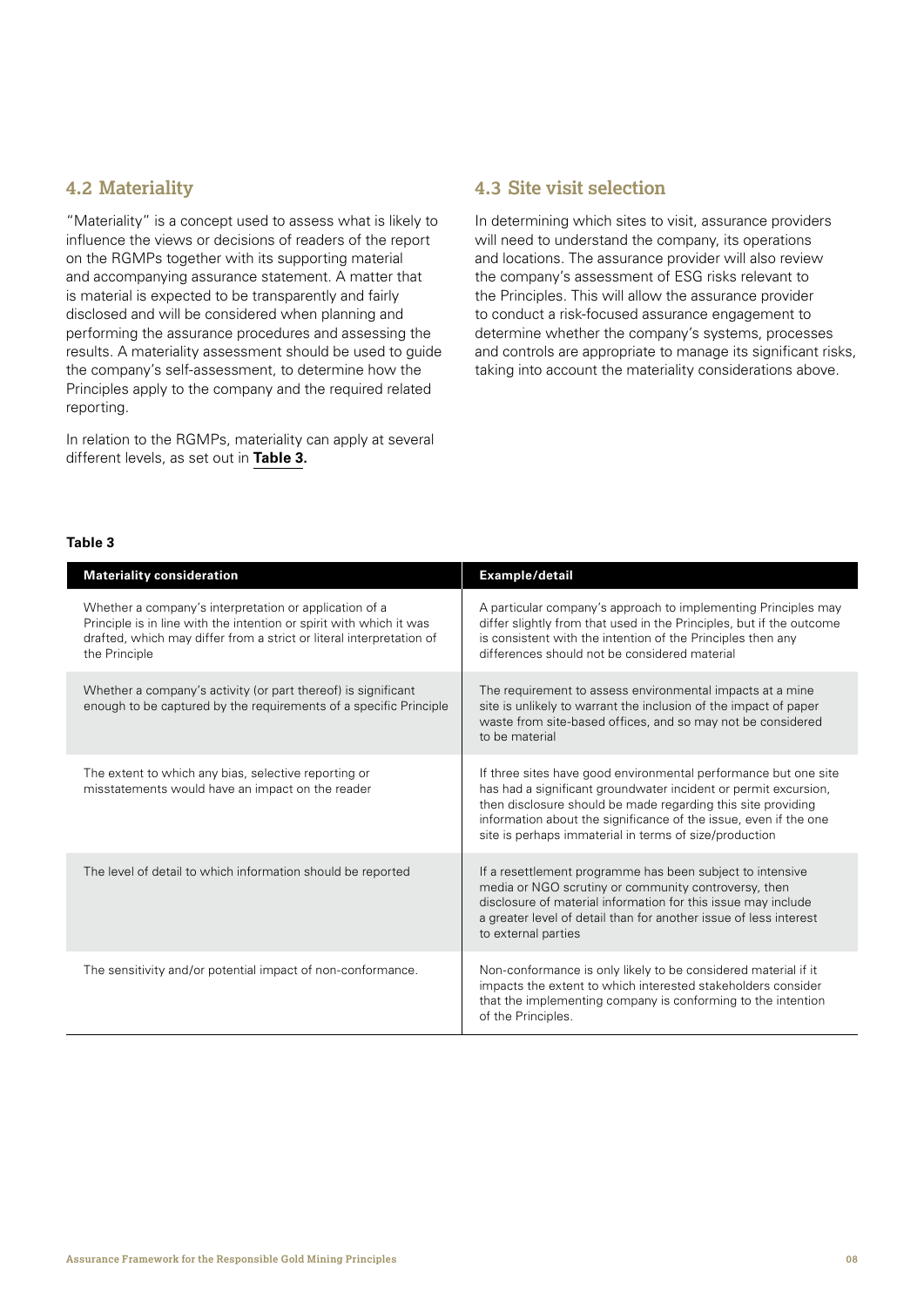Determining "higher-risk" sites will depend on a range of factors. **Table 4** below sets out example considerations for ESG risks (this list is not intended to be exhaustive, and companies and their assurance providers will need to assess specific risks for each company and its operating environment).

Other factors that might also be considered in site selection include:

- Different types of operating facilities specifically where different type of facilities have different ESG risk profiles
- Size of operations (gold production/number of employees/financial contribution)
- The extent to which conformance with the Principles can be demonstrated at head office versus having to visit sites
- Geographical, cultural or regulatory influences
- Changes in operational control or activities (e.g., new joint venture or control arrangements)
- Stage of mine (e.g., new operation, nearing closure)
- Track record of quality of management practices and incidents related to the scope of the Principles
- Level of reliance on existing certification and assurance (e.g., internal audit)
- Prior year assurance findings.

The number of sites selected for visits should be determined in consultation between the assurance provider and the company as part of the assurance planning process.

#### **Table 4**

| <b>RGMP</b> scope area        | <b>Examples of elevated risk indicators</b>                                                                                                                                                                                                                                                                                                                                                                                                                                                                                                                                                                                                                                                                                                     |
|-------------------------------|-------------------------------------------------------------------------------------------------------------------------------------------------------------------------------------------------------------------------------------------------------------------------------------------------------------------------------------------------------------------------------------------------------------------------------------------------------------------------------------------------------------------------------------------------------------------------------------------------------------------------------------------------------------------------------------------------------------------------------------------------|
| Governance                    | • Operations in countries where corruption and bribery are common<br>• Operations in countries assessed as involving high levels of political risk and instability<br>• Insufficient oversight and accountability for a company's risk assessment process<br>• Low levels of awareness among company management on how ESG performance could impact company<br>operations (disruptions/reputation, etc.)<br>• Risks identified but poor escalation or mitigation strategies implemented<br>• High concentration of risks in one territory or operation<br>• Insufficient resources or allocation of resources not linked to assessed risk<br>• Lack of ongoing monitoring of management controls<br>• Lack of oversight of devolved operations. |
| Social/political/<br>economic | • Poor health and safety performance, such as frequent accidents and/or high rates of illness potentially<br>linked to occupational exposures<br>• Area with a high level of gender-based violence<br>• Common labour disputes, conflict or community disruption<br>• Weak governance around child labour practices<br>• Area of conflict, political/social instability or severe income disparity<br>Area with a lack of law and order or a functioning judiciary system<br>$\bullet$<br>• Area subject to sanctions, export bans, higher taxes and tariffs<br>• Area with a concentration of indigenous peoples or with a background of conflict between ethnic groups.                                                                       |
| <b>Environmental</b>          | • High water consumption/water-stressed locations/competition with local water use<br>• Weak environmental regulatory capacities<br>• Track record of poor tailings or water management<br>• Track record of major incidents harmful to the environment<br>• Mining operations that could potentially impact fragile ecosystems and/or biodiversity<br>• Operations with high exposure to climate change impacts/extreme weather events<br>• Volatility in energy supply and prices.                                                                                                                                                                                                                                                            |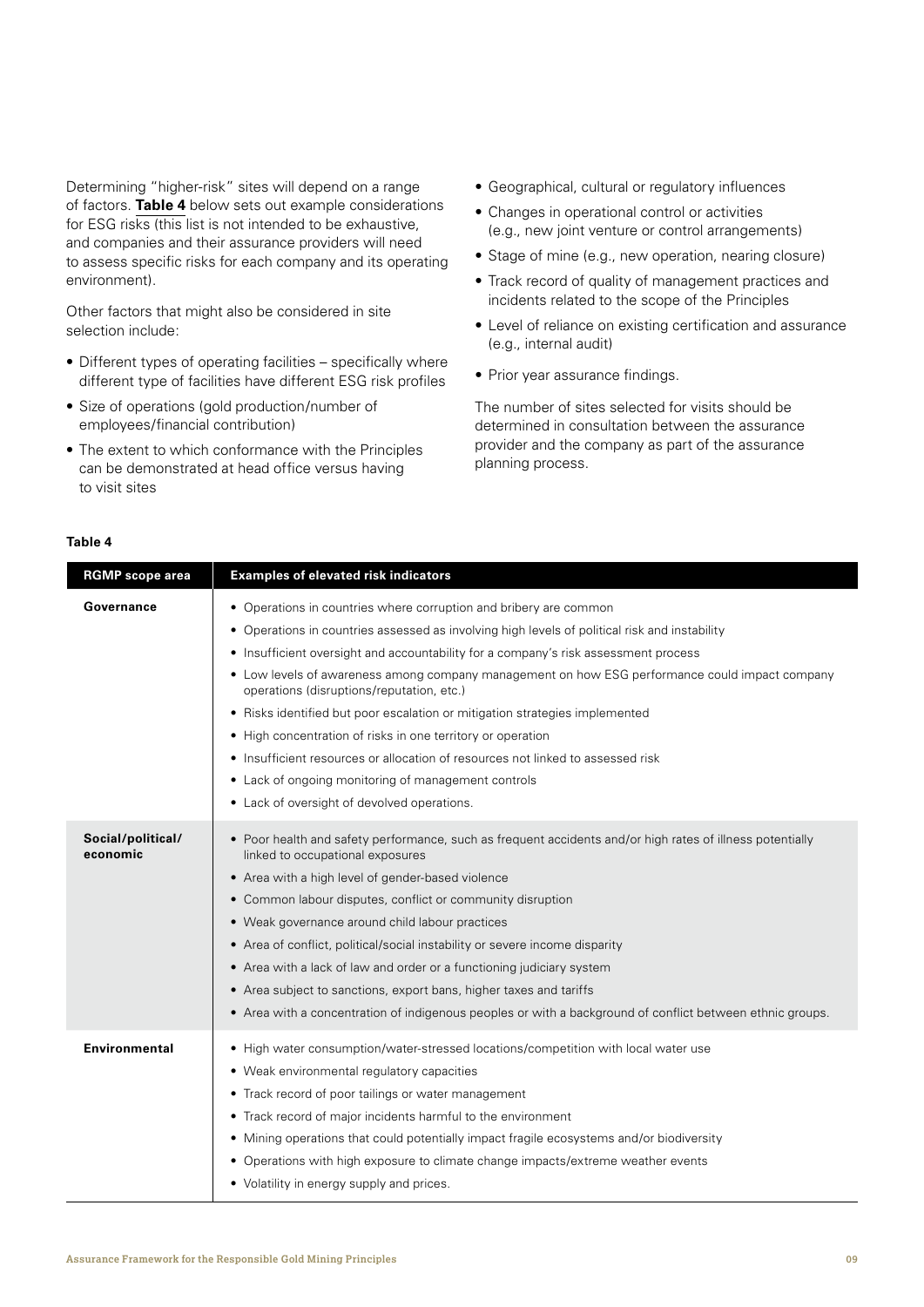<span id="page-11-0"></span>It may be that in early years of reporting under the RGMPs the assurance provider, after discussion with the company, judges it appropriate to visit a larger sample of operations. For subsequent years the assurance provider, in discussion with the company, should determine a suitable approach to cycle through the company's portfolio of sites, so that after a period of time all sites have been visited. For example, this may mean that higher-risk sites are visited every three years, whereas lower-risk sites are visited every five years.

## **4.4 Using existing certifications, standards, internal audit, external assurance**

Companies may already have internal or external assurance processes that demonstrate conformance with some Principles, and these can be used by the assurance provider. Relevant principles and standards may include:

- Voluntary Principles on Security and Human Rights
- ICMM Performance Expectations
- Mining Association of Canada's Towards Sustainable Mining (MAC-TSM) protocols
- World Gold Council's Conflict-Free Gold Standard (CFGS)
- International Cyanide Management Code certification
- ISO certifications
- International Finance Corporation (IFC) Performance **Standards**
- Use of reporting standards such as GRI, CDP (formerly Carbon Disclosure Project) and the Task Force on Climate-related Financial Disclosures (TCFD).

Assurance against a company's conformance with the RGMPs is not intended to duplicate existing assurance arrangements nor require these to be duplicated. However, the assurance provider needs to be satisfied by the scope and quality of other assurance activity so as to be in a position to issue its own conclusion in accordance with the relevant assurance standard requirements.

Companies are encouraged to use the same assurance provider for multiple requirements, particularly where the subject matters largely overlap.

## **4.5 Areas of non-conformance and remediation**

The Principles are centred on both (i) the establishment of policies, systems, processes and controls to achieve conformance with the Principles and (ii) companies' performance in relation to the Principles.

It is recognised that companies may require time to implement the necessary systems and processes to enable them to state conformance with the Principles – and the phased approach to reporting reflects this (see Section 3.3). Consequently, in early years, if internal systems and processes do not yet conform with the RGMPs, RGMP assurance can still be delivered, *provided that the status of conformance is disclosed (including any significant incidents) and there is a plan in place to fully conform with the Principles.*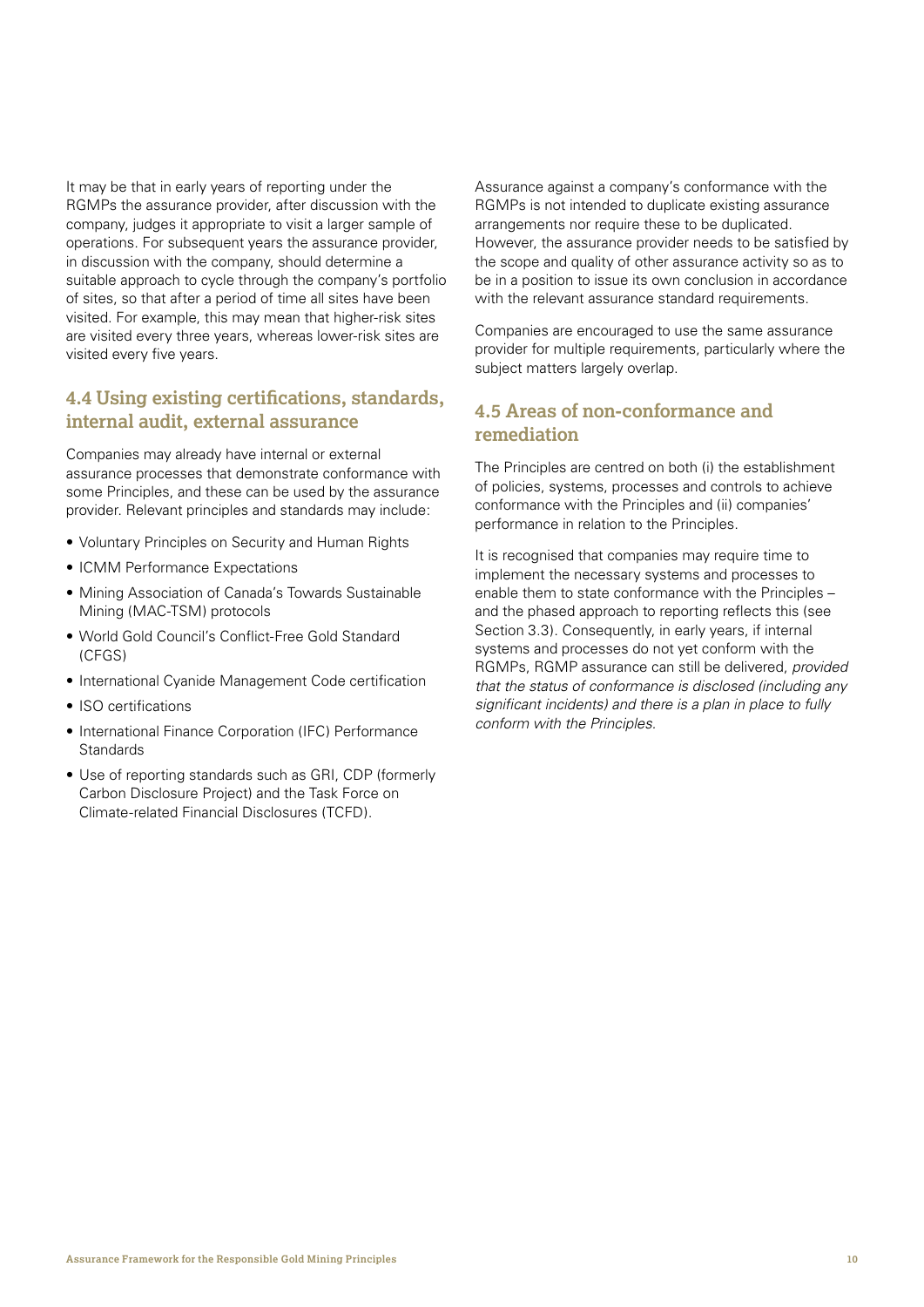Once the company has reached and reported a steady state of RGMP conformance, the details of any material incident(s) at its sites should be disclosed by the company in a transparent, fair and balanced manner. Such incidents may be considered a non-conformance with the Principles, and would be pointed out by the assurance provider in its conclusion.

**Table 5** below describes a range of scenarios and the implications for assurance.

Where additional disclosures are required, the assurance provider will expect the company to:

1 Clearly describe, in the company's report on the RGMPs, the nature of, and reasons for, any nonconformance, and a summary of the action taken to address such deviations. This should be disclosed in sufficient detail for the readers of the report to be able to understand the context, implications and expected outcome, as well as the implementation period for any actions

- 2 Provide sufficient, appropriate, objective evidence to:
	- demonstrate that the company otherwise conforms with the Principles
	- support its description of the deviations from conformance
	- support its action plan to address the deviations from conformance.

Scenarios may occur in addition to those listed in the table above – such as those related to misstatements, distortions or omissions of information relevant to the company's conformance – and these could result in nonconformance. These may be major (e.g., non-disclosure of a significant labour dispute) or minor (e.g., energy usage misreported by <1%). It will be the professional judgement of the assurance provider, having regard to the materiality determinations made at the start of the engagement, to determine the disclosures required in the report on the RGMPs, and whether those misstatements, distortions or omissions would likely influence the reactions or decisions of the reader. An assurance provider will also ensure that appropriate disclosures are made so that assurance over the RGMPs remains meaningful and credible.

#### **Table 5**

| <b>Status of company activity</b>                                                                                                                                   | Implications for conformance with<br>the RGMPs        | <b>Implications for assurance</b>                                                                                                                                                                                              |
|---------------------------------------------------------------------------------------------------------------------------------------------------------------------|-------------------------------------------------------|--------------------------------------------------------------------------------------------------------------------------------------------------------------------------------------------------------------------------------|
| Self-assessment against the<br>requirements of the Principles not<br>completed                                                                                      | Non-conformance with the requirements<br>of the RGMPs | RGMP requirements not met - modified<br>assurance conclusion or assurance may<br>not be delivered                                                                                                                              |
| Internal systems and processes do not<br>yet conform with the RGMPs but<br>commitment and plan in place to fully<br>conform                                         | Not a non-conformance                                 | No implications for assurance, provided<br>the results of self-assessment and status<br>of action plan are fairly reflected in the<br>report on implementation of the RGMPs                                                    |
| Internal systems, processes or<br>performance do not conform with<br>the RGMPs and no progress being<br>demonstrated                                                | Non-conformance with the requirements<br>of the RGMPs | RGMPs' requirements not met -<br>modified assurance conclusion or<br>assurance may not be delivered                                                                                                                            |
| Internal systems, processes and<br>performance have conformed with<br>the RGMPs, but performance has<br>subsequently and temporarily fallen<br>out of compliance.   | Non-conformance with the requirements<br>of the RGMPs | No implications for assurance, provided<br>the deviation from conformance is<br>described in the report on the RGMPs'<br>implementation along with a summary of<br>actions taken to bring the company back<br>into conformance |
| (This may be due to temporary lapses in<br>management control or other changes in<br>the company that have resulted in some<br>operations not being in conformance) |                                                       |                                                                                                                                                                                                                                |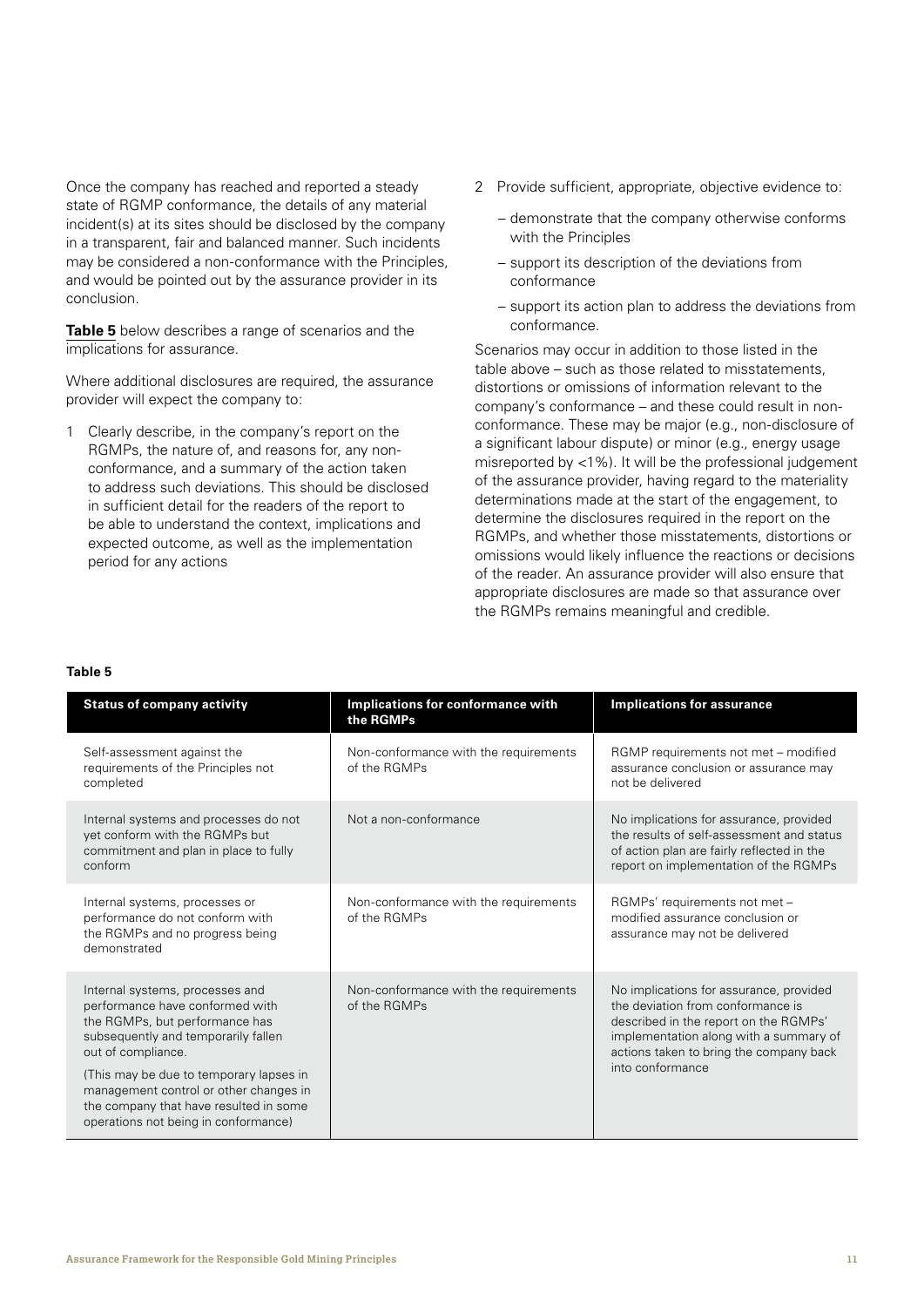## <span id="page-13-0"></span>**Annex 1: Illustrative Annual Report on the Implementation of the Responsible Gold Mining Principles**

Set out below is an example, including suggested content, of a company's disclosure on the implementation of the RGMPs. This report can be a stand-alone report or a distinct section of the company's website, Annual Report or Sustainability Report. It could also be in the form of a statement from a member of the Board of Directors, the CEO, or the most senior executive responsible for ESG/ sustainability issues.

The specific content of the report will vary depending on the nature, extent and complexity of the organisation, the self-assessment undertaken, and the systems and processes in place to conform with the RGMPs. Companies should use their judgement in deciding what is appropriate in the circumstances to be meaningful to users. The report should set out enough information to adequately inform key stakeholders, including investors, communities, governments, regulators and organisations down the supply chain that the company has conformed with the RGMPs.

The scope, level of detail and content of an implementing company's RGMP disclosure should be discussed with the assurance provider during the assurance engagement. The report may also benefit from consultation with stakeholders and users of the report.

## **Commitment to the RGMPs**

*[Name of company] takes seriously our responsibility to produce gold in a responsible manner. In order to demonstrate that commitment, the company has endorsed the Responsible Gold Mining Principles (the "Principles") developed by the World Gold Council.*

In conforming to the Principles, we have:

- Developed and implemented policies, systems, processes and controls to ensure that the company conforms with the Principles
- Disclosed information that helps external stakeholders understand how conformance with the Principles is achieved
- Secured independent assurance over the process to ensure stakeholder confidence and credibility in the process and conclusions
- Disclosed instances or events which have given rise to a situation of non-conformance and the steps that will be taken to remedy the situation.

## **Boundary for RGMP implementation**

The boundary for implementing the RGMPs includes all mining and processing operations over which the company has direct control. This is consistent with the reporting boundaries that we publicly disclose in our Sustainability Report [and Annual Report].

**[Or explain how it differs and why – for example, it incorporates the following joint ventures, which are not reported in our Sustainability Report or Annual Report, but which we have included in this report for the following reasons…]**

#### *[Name of company]'s description of [progress towards/ achievement of] conformance with the Principles*

[Describe in sufficient detail to be meaningful/enable a reader to understand status of conformance. If a company is fully conforming with the Principles this may be a simple description to this effect, although it is recommended that further information is provided to substantiate/evidence this conformance. The disclosure may be in the form of a table listing all Principles, possibly giving reference to the relevant policies or management systems and the status of conformance at each site, including a balanced account of achievements and challenges or may be a more narrative description which cross-references other ESG disclosures.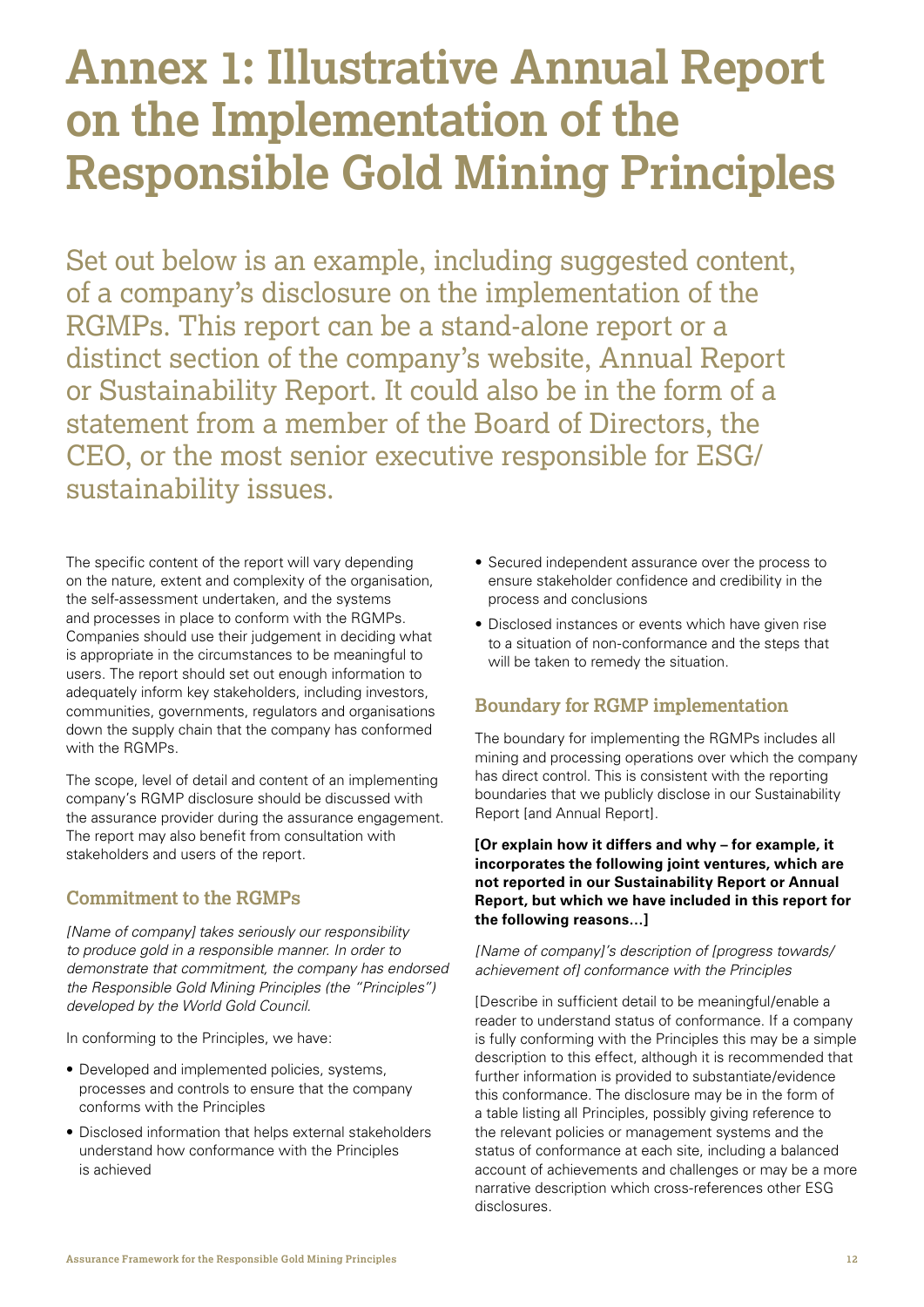Where companies are still working towards conformance, sufficient detail should be provided – for example…]

As of [date] the status of our conformance with the RGMPs is as follows:

- *At the six largest (by production) of our 10 sites, there are systems, processes and controls in place to adequately address Principles 2, 3, 5, etc., but further work remains to put in place systems to achieve conformance with the remaining Principles at the other sites*
- *In relation to performance, the sites where particular focus is needed are x and y, where a series of incidents occurred during the year, including a major incident at site y as more fully described on page z of our Sustainability Report*
- *The company has a detailed action plan in place to address the issues identified, and work commenced on extensive remedial measures at site y on [date] in order to…*

[In early years, an implementing company may also describe the status of its self-assessment against the RGMPs, for example…]

*During the year ended [date], we initiated a selfassessment of the company's policies, internal systems, processes, controls and performance against the Principles. Our self-assessment covered the following:*

- *The self-assessment was completed for xxx sites*  [Describe why certain sites were chosen]
- *The self-assessment covered yyyy Principles* [If not all, include the reasons for focusing on particular Principles.]
- [Add detail of the self-assessment process and how it was conducted, for example…] *The self-assessment was done by senior subject matter experts visiting x sites and information collected by local management and collated at head office.*

### **Description of any non-conformance**

#### **[A key component of remaining in conformance with the Principles is the successful execution of a remedial action plan for any non-conformance identified.]**

*[Name of company] has systems in place for monitoring adherence to company policies and processes, including those related to conformance with the RGMPs. During the course of [year] it became apparent that [ABC Mine] had not fully implemented the new policy and processes relating to [y] for the period [date] to [date]. The matter was fully investigated, a remedial action plan was drawn up and the necessary changes were implemented within three months. A follow-up monitoring visit and testing showed no further deviations at this site.*

*Based on the monitoring procedures performed, except for the matter described above, the company conformed with the Responsible Gold Mining Principles as at and for the year ended [date].* 

## **Link to Assurance Statement**

*The company engaged the services of an assurance provider [name of assurance firm], and its Independent Assurance Report can be viewed on [page number/ web link].*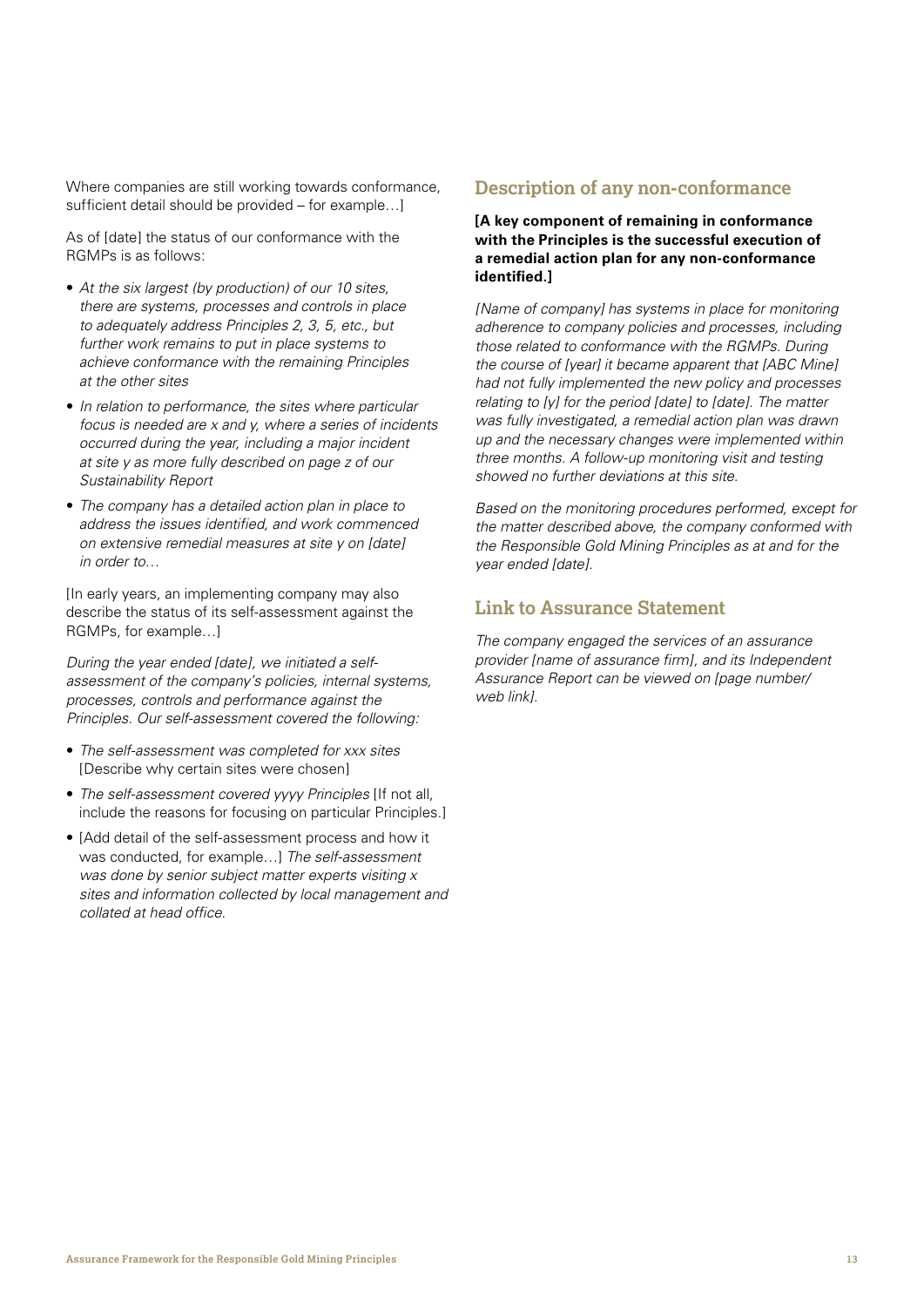## <span id="page-15-0"></span>**Annex 2: Illustrative Independent Assurance Report**

This is an illustrative report only. The reporting format adopted should align with the reporting and assurance standard being used.

## **Independent limited assurance report to the directors of [name of company]**

We were engaged by [name of company] (the "Company") to provide limited assurance on the conformance with the Responsible Gold Mining Principles for the year ended [date].

## **Assurance conclusion**

Based on the procedures we have performed and the evidence we have obtained, nothing has come to our attention to indicate that the Company's conformance with the Principles as described in [set out where described in the report on the RGMPs] as at [date] is not fairly stated, in all material respects. This conclusion is to be read in the context of the remainder of our report.

## **Assurance scope**

The assurance scope consists of a review of the disclosures made by the Company [state where these disclosures can be found] and the underlying systems, processes and performance to conform with the requirements of the RGMPs. The illustrative criteria for the Company's conformance with the Responsible Gold Mining Principles are set out in the *Guidance on implementing and assuring the RGMPs: supplement to the Assurance Framework.* 

## **Respective responsibilities of the company and the independent practitioner**

The Company is responsible for ensuring that the Company designs, implements, operates and monitors activities, processes and controls to ensure compliance with policies and procedures that conform with the Principles. It is also responsible for the preparation and presentation of the report on implementing the RGMPs.

Our responsibilities are to carry out a limited assurance engagement and to express a conclusion based on the work performed. We conducted our assurance engagement in accordance with [set out details of applicable standard/s and include, in this report, any additional paragraphs required by those standards] and the guidance set out in the *Assurance Framework for the Responsible Gold Mining Principles* and the *Guidance on implementing and assuring the RGMPs: supplement to the Assurance Framework.*

The extent of evidence-gathering procedures performed in a limited assurance engagement is less than for a [reasonable/moderate/high4] level of assurance, and therefore a lower level of assurance is provided.

## **Limited assurance procedures performed**

[Describe the assurance procedures performed, for example:

We planned and performed our work to obtain all the evidence, information and explanations considered necessary in relation to the above scope. These procedures included:

- Enquiries of management to gain an understanding of the Company's processes and risk management protocols in place
- Enquiries of staff responsible for the performance of the processes at corporate level and at selected sites, and for preparation of the disclosure related to the RGMPs
- Visits to the following operating mine sites, which were selected taking account of the risk profile of those sites [list sites]
- Assessment of the suitability of policies, procedures and internal controls that the Company has in place to conform with the Principles
- Etc.].

<sup>4 [</sup>include wording here explaining that ISAE 3000 contemplates limited vs reasonable assurance; AA1000AS contemplates low, moderate and high assurance – either way, low/limited is not as extensive as the other levels].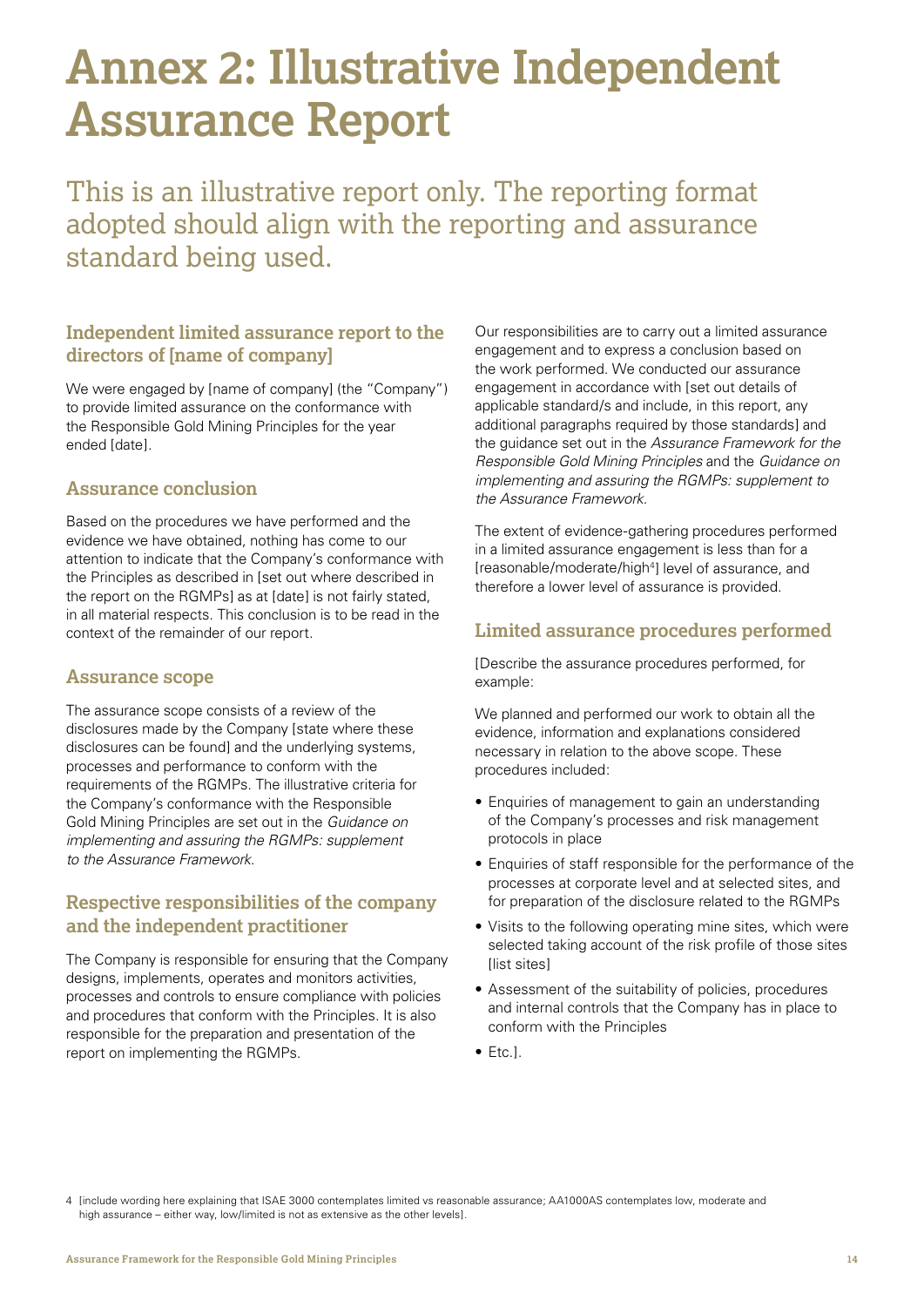## **Inherent limitations**

Non-financial information, such as the Company's conformance with the Principles, is subject to more inherent limitations than financial information, given the more qualitative characteristics of the subject matter and the methods used for determining conformance. The absence of a significant body of established practice on which to draw to evaluate and measure nonfinancial information allows for different, but acceptable, measurement techniques and can affect comparability between entities and over time.

## **Independence and competency statement**

In conducting our engagement, we have [applied/ complied with] [state any applicable ethical/independence, competency, quality control standards].

We confirm that we satisfy the criteria for assurance providers as set out in the *Assurance Framework for the Responsible Gold Mining Principles* and the *Guidance on implementing and assuring the RGMPs: supplement to the Assurance Framework*. issued by the World Gold Council.

### **[BASIS FOR QUALIFIED CONCLUSION Include basis for qualified conclusion paragraph, where relevant]**

[Signature]

[Assurance Firm]

[Location]

[Date]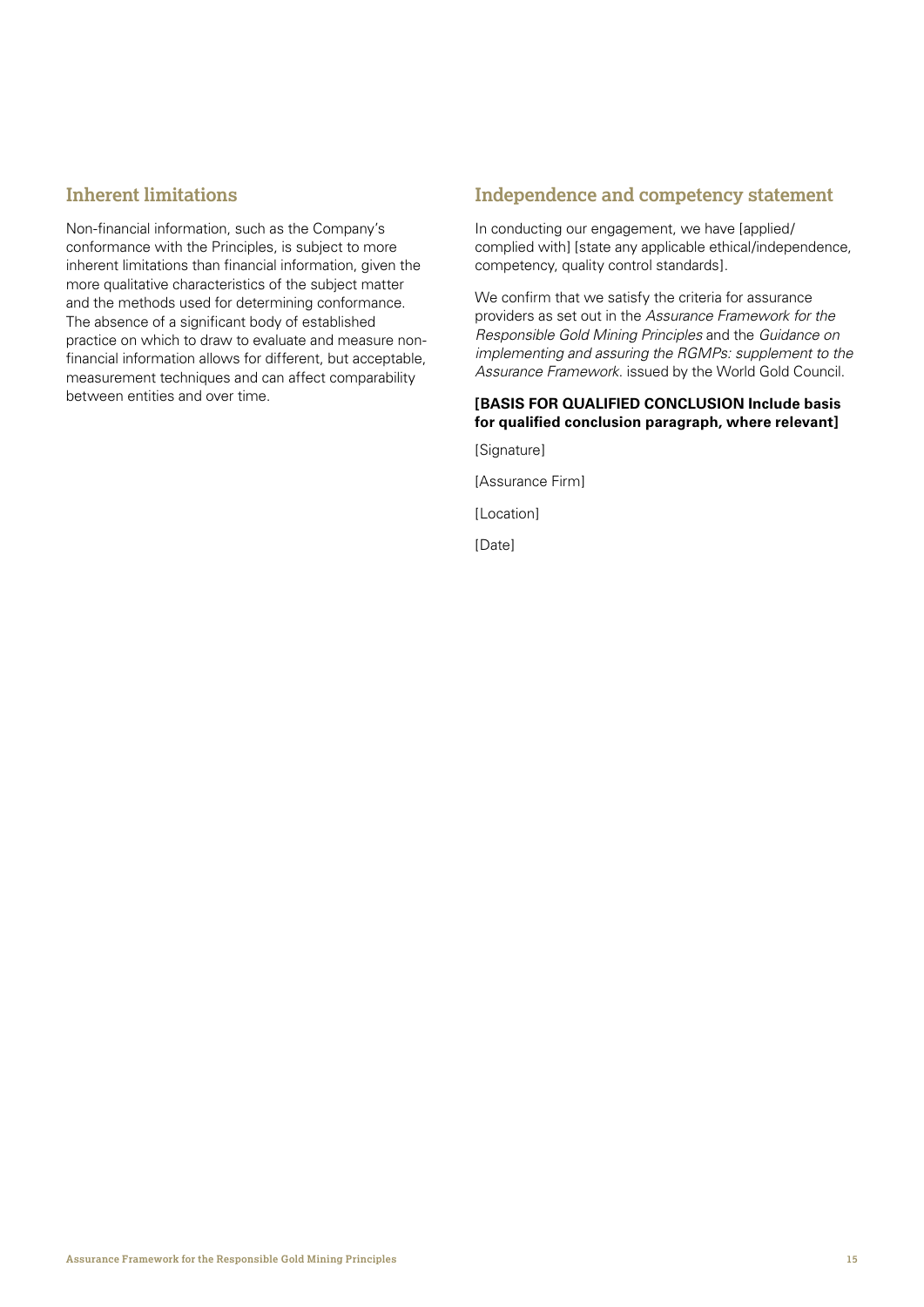# <span id="page-17-0"></span>**Annex 3: Frequently asked questions**

## **Implementing the RGMPs**

#### **Who does the gap assessment, and do I need to assure it in years 1 and 2?**

As described in **Section 3.3,** the RGMPs allow a threeyear period for implementation. During years 1 and 2, a company is required to carry out a self-assessment for all sites in scope, to determine the status of its conformance with the Principles. This self-assessment exercise will identify areas where more work may be required to achieve conformance with the Principles. This selfassessment process will be the subject of the assurance process in years 1 and 2.

#### **Can I reach full conformance before year 3?**

Yes – many companies will already be conforming with some or all of the Principles and they can seek assurance of their full conformance as soon as, within the three-year period for implementation, they are confident that they are conformant.

#### **What if the application of the Principles conflicts with local laws or regulations?**

If local laws explicitly prohibit a requirement(s) of the Principles, the local laws or regulations will take precedence over the Principles. The implementing company should, however, describe the reasons that it cannot implement the specific Principle(s), and describe any measures that have been taken to ensure that the overall spirit or intention of the Principles is still being met. If this is done, the assurance provider will not view it as a non-conformance since Principle 1.1 affirms that, as a minimum expectation, implementing companies will obey the laws of their home and host countries and relevant international law. If, however, there is merely a divergence between the Principles and local laws or regulations – i.e., the Principles envisage performance that goes above and beyond local requirements – implementing companies should observe whichever is the more demanding.

#### **What if local country laws or regulations are more straightforward/easier to meet than a Principle in the RGMPs?**

If this is the case, the Principles will take precedence over the local country laws or regulations and the implementing company will be required to go beyond local requirements to meet the Principles.

#### **How do I deal with retrospective application of the RGMPs?**

Some of the Principles may be more or less applicable at certain stages of a mine's life cycle i.e., exploration, development, operation, closure. For example, related to Principle 2.4 while environmental and social impacts should be continually assessed and managed over the life cycle, the main environmental and social impact assessment (which is often a prerequisite for mine approval) will be carried out during the development stage. It is recognised that many companies implementing the RGMPs will do so for mines already in operation and at closure stages. Consequently, there may not be the opportunity to implement in full Principles that apply primarily at earlier life cycle stages. In these instances, companies can assess the extent to which retrospectively applying the Principles can be done in a way that is practical and meaningful and leads to improvements in their social licence to operate. Full retrospective application of the Principles, however, is not required.

## **Planning for the assurance engagement**

#### **How often do I need to conduct assurance?**

A company's conformance with the RGMPs should be assured every year, covering a 12-month period.

#### **Is the assurance conducted at corporate or site level, or both?**

Assurance over the Principles is delivered for the company as a whole and therefore requires assurance at multiple levels of the company – corporate, regional or country levels, if applicable, and, importantly, at mine-site level. At site level an assurance provider will test the implementation of the Principles on the ground in order to support the delivery of the overall company-level assurance.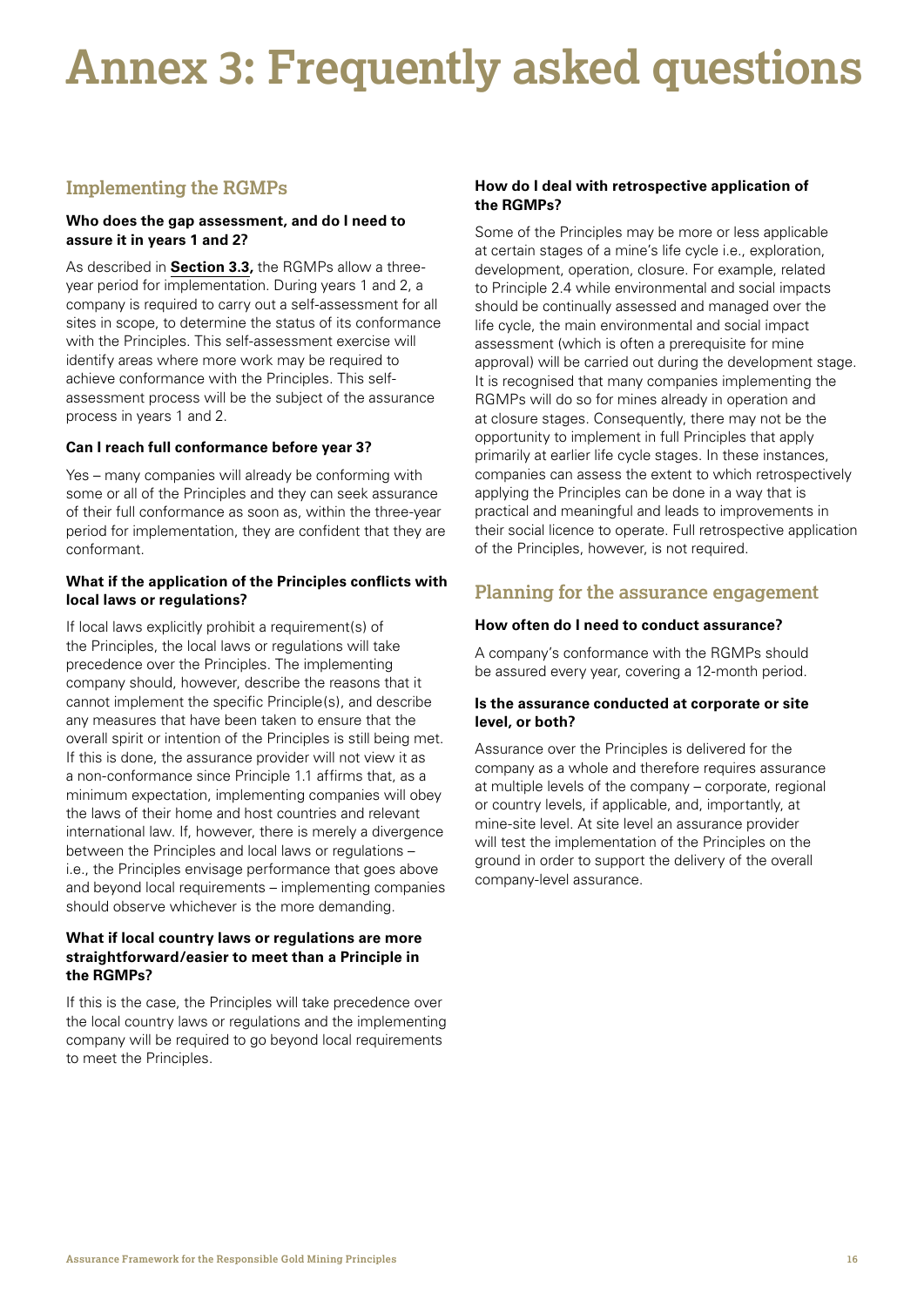#### **How do I select sites for assurance? How many sites are visited each year as part of the assurance engagement?**

This will depend on the size of the company and the risk level at each site with respect to the ESG issues covered by the Principles. As described in **Section 4.3,** the implementing company is expected to carry out an assessment of the risk level across all sites within the company. This risk assessment will then be reviewed by the assurance provider as part of the planning process, and a decision will be made jointly by the company and assurance provider as to which sites to visit, and how sites will be cycled through year-on-year. As a guide, between one and four sites should be visited a year depending on the size of the company, and an assurance provider should aim to visit all the sites in a company's portfolio over at least a three- to five-year period.

#### **How does an assurance provider assure the company when it does not visit every site?**

An assurance provider will typically start its review at a company's head office to understand how each Principle applies at the company and the extent to which there are common or consistent policies and processes in place across the company to conform with the Principles. The assurance provider will then visit one or more sites (depending on the size of the portfolio) to test how the Principles have been implemented in practice. In the event of a multi-year assurance engagement, in the early years of assurance, when an assurance provider is becoming more familiar with an implementing company, it may look to increase the number of sites visited in order to feel confident that there is a consistent level of performance across sites (even if conformance with the Principles differs between sites). An assurance provider may additionally carry out "remote" testing of selected issue areas (at sites that are not being visited) e.g., through telephone interviews and site-specific document review.

#### **If a company or site is assured as conforming with the Principles, does it have to be assured repeatedly?**

Assurance is delivered on an annual basis, so each year conformance with the Principles will need to be demonstrated. Although an assurance provider may rely on knowledge and insights gained in previous years' assurance engagements, each year a company will need to demonstrate conformance with all sites in the scope of implementation. If a site has been visited as part of an assurance engagement, and is judged to be conforming with the Principles, it is unlikely that it will be visited the following year as it is recommended that each site will be visited at least every three to five years. However, an assurance provider will want to confirm a site's continued conformance with the Principles, especially if there are higher-risk ESG issues that need to be carefully managed. For lower-risk environments, this may sometimes be done remotely (e.g., through telephone interviews/ document review) or through a consolidation exercise at corporate level.

## **Selecting and engaging an assurance provider**

#### **Who selects the assurance provider?**

The implementing company selects the assurance provider using the criteria set out in **Section 2.3** of the Framework.

#### **What are the most important criteria for selecting an assurance provider?**

The implementing company should make its selection based on the criteria set out in **Section 2.3.** Particular attention should be given to the assurance provider's experience of assessing ESG issues at site level in the mining industry, so that the implementing company can use the insights from the assurance provider to gain the most value from the assurance process.

#### **How long will the assurance engagement process take?**

The site visit part of the engagement is likely to take up to one week. The actual time required will vary depending on the size and complexity of the site, the amount of time required to spend at local offices and travel between office and site, etc. Audit time can be reduced by careful planning and providing information related to the implementation of the Principles ahead of the "audit."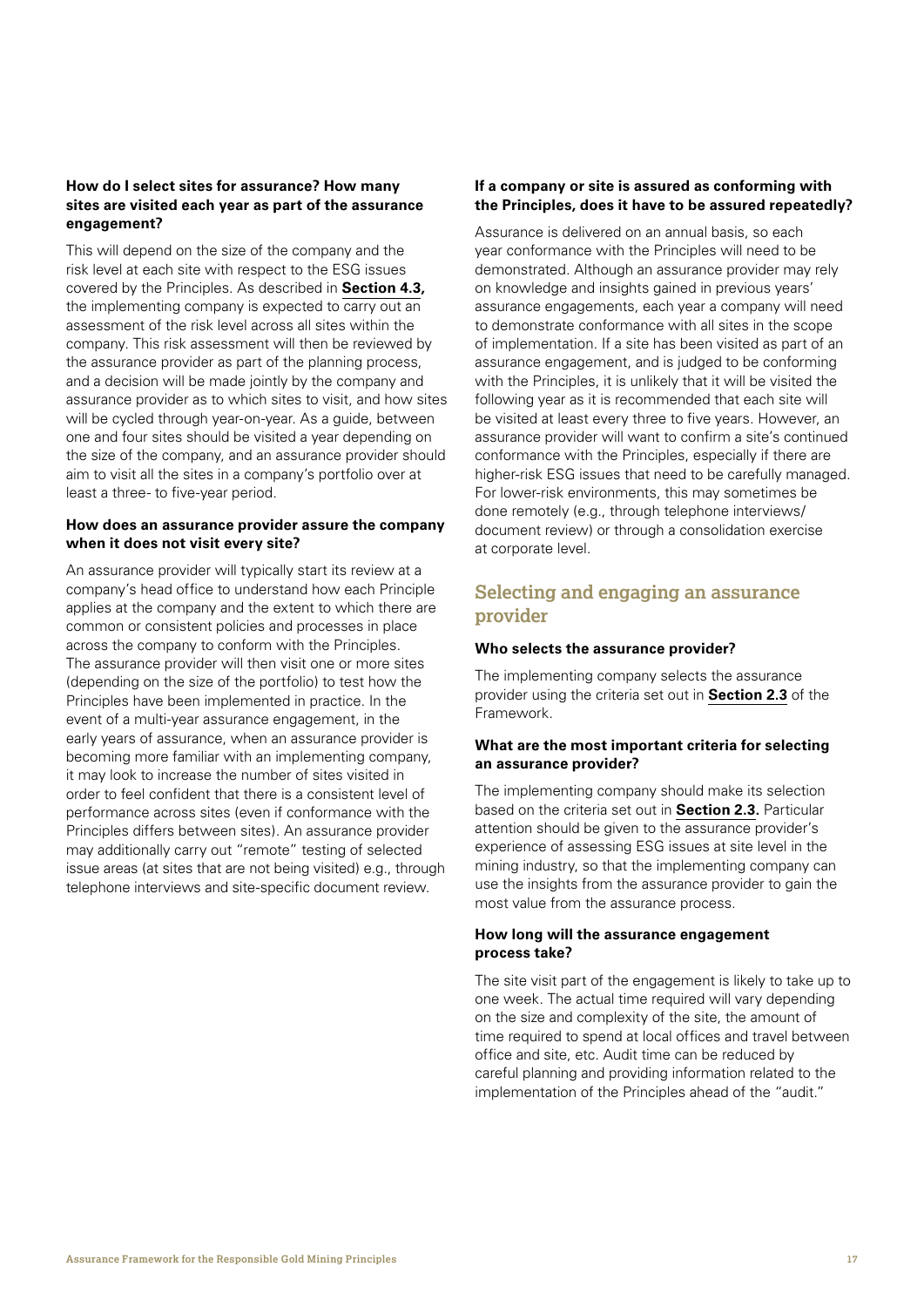#### **How many people would be on the audit team?**

It is likely that two to three people would be on the audit team. Having a number of team members ensures that a range of skills will be available and reduces the overall audit time, as interviews can be "doubled up" or one auditor can review documentation while another carries out interviews.

#### **How should a company prepare for the assurance visit?**

For the assurance visit to the site, the assurance provider will want to understand, through discussion with management, the nature and extent of operations (and the broader operating context) and how the Principles have been applied at the site. The assurance provider will look to review documentation to support management's assertions on how the Principles have been implemented and any performance challenges. An implementing company should prepare this documentation in advance.

## **Non-conformance**

#### **Does every site need to meet all 51 of the RGMPs? What happens if a site does not conform with one or two Principles, but conforms with the rest?**

As set out in **Section 3.3,** the Principles allow up to a three-year initial implementation period, after which implementing companies are expected to have implemented all of the applicable Principles, in all material aspects, across all of the sites within the scope of implementation. If after three years there are isolated elements of specific Principles that have not been implemented, assurance can still be obtained provided that there is adequate disclosure in the company's reporting around the areas of non-conformance and there is a clear plan in place to address the areas of non-conformance in a timely fashion. It will be down to the judgement of the assurance provider to determine at what point multiple areas of non-conformance mean that an implementing company cannot be said to have implemented the Principles and the assurance cannot be obtained. Further detail on non-conformance is provided in **Section 4.5.**

### **Reporting**

#### **What reporting is required around a company's implementation of the RGMPs? How much detail is required?**

The reporting requirements for a company implementing the RGMPs are described in **Section 3.2.** An assurance provider will look to ensure that this reporting is a fair and accurate reflection of the company's implementation of the RGMPs. The assurance provider will present its conclusions in its Assurance Report (see **Annex 2**).

## **Links to other audit/assurance/certification schemes**

#### **How do I get credit for other audits and assurance exercises I have already completed? Will the assurance provider accept these?**

Many companies implementing the RGMPs will also be implementing other standards which are required to be assured/certified. Where there is a significant amount of overlap in the subject matter of the standards (and the assurance requirements are similar), it is anticipated that an implementing company will be able to use a single assurance provider to carry out a single assurance engagement to cover multiple standards. Where it is not possible to use a single assurance provider (e.g., where certain standards require highly specialised/technical auditors such as certification of the Cyanide Code), it is expected that the assurance provider will be able to use the work done by other assurance providers to support the RGMP assurance. More details on what the RGMP assurance will look for before accepting the work of other providers is provided in **Section 4.4.**

#### **How do I use assurance against the RGMPs to avoid or reduce audits under other frameworks or commitments?**

It is recognised that an increasing number of gold mining customers (including refiners and manufacturers using gold in their products) and investors are interested in the provenance of gold and the manner in which it is mined. The RGMPs have been designed to set a robust and credible internationally recognised framework for responsible gold mining. By obtaining third-party assurance over the RGMPs, companies will be able to credibly demonstrate that they are operating responsibly. It is anticipated that this should reduce the number and/or extent of customer and investor audits/enquiries in relation to responsible mining practices.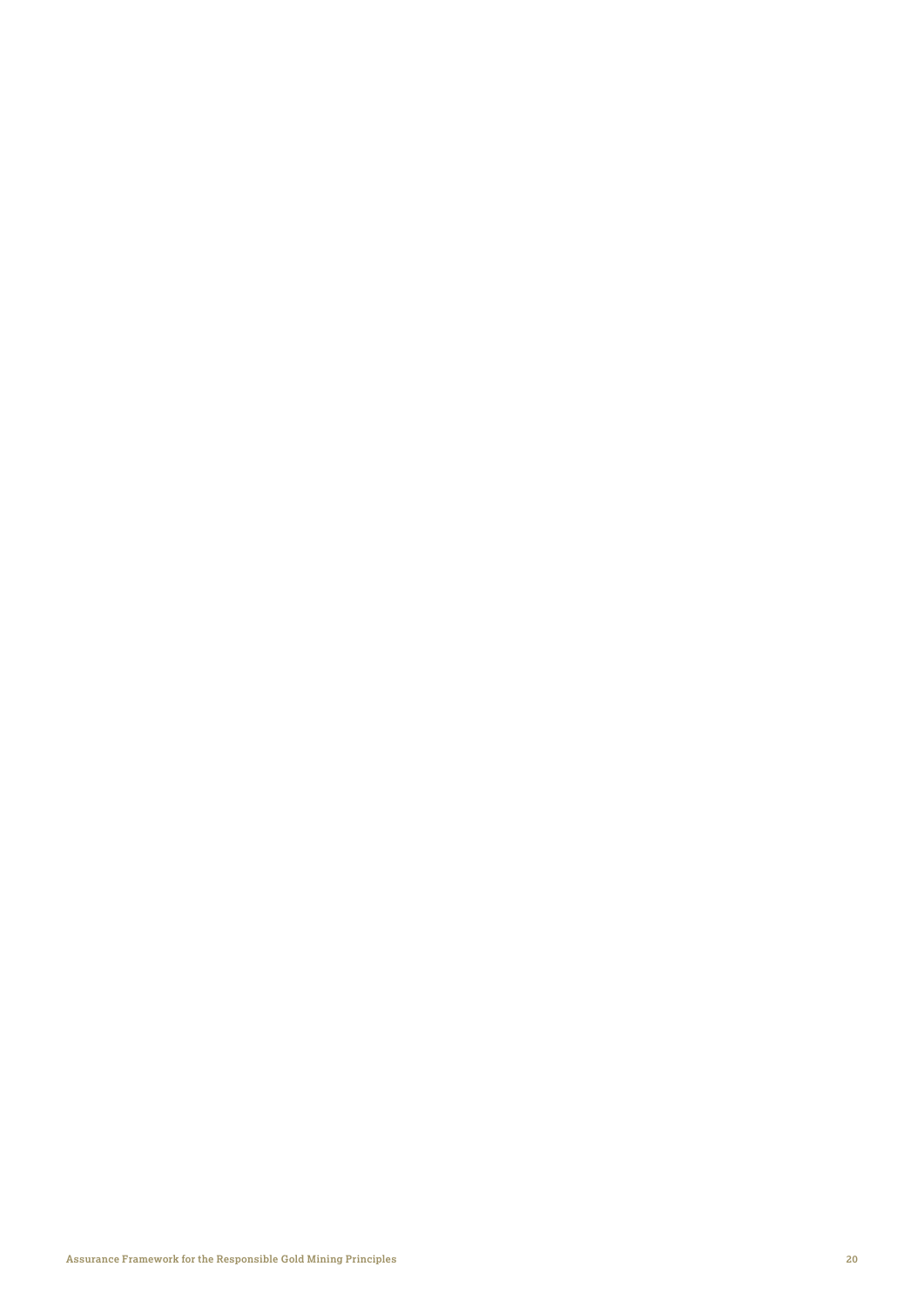#### **Copyright and other rights**

© 2019 World Gold Council. All rights reserved. World Gold Council and the Circle device are trademarks of the World Gold Council or its affiliates.

All references to LBMA Gold Price are used with the permission of ICE Benchmark Administration Limited and have been provided for informational purposes only. ICE Benchmark Administration Limited accepts no liability or responsibility for the accuracy of the prices or the underlying product to which the prices may be referenced. Other third-party content is the intellectual property of the respective third party and all rights are reserved to them.

Reproduction or redistribution of any of this information is expressly prohibited without the prior written consent of World Gold Council or the appropriate copyright owners, except as specifically provided below.

The use of the statistics in this information is permitted for the purposes of review and commentary (including media commentary) in line with fair industry practice, subject to the following two pre-conditions: (i) only limited extracts of data or analysis be used; and (ii) any and all use of these statistics is accompanied by a citation to World Gold Council and, where appropriate, to Metals Focus, Refinitiv GFMS or other identified third-party source, as their source.

World Gold Council does not guarantee the accuracy or completeness of any information. World Gold Council does not accept responsibility for any losses or damages arising directly or indirectly from the use of this information.

sale of gold, any gold-related products or services or any other products, services, securities or financial instruments (collectively, "Services"). Investors should discuss their individual circumstances with their appropriate investment professionals before making any decision regarding any Services or investments.

This information contains forward-looking statements, such as statements which use the words "believes", "expects", "may", or "suggests", or similar terminology, which are based on current expectations and are subject to change. Forward-looking statements involve a number of risks and uncertainties. There can be no assurance that any forward-looking statements will be achieved. We assume no responsibility for updating any forwardlooking statements.



**The cover board is printed on paper made using 100% recycled fibres and the product carries the "Blue Angel" environmental label. The manufacturing mill has ISO14001 environmental standard accreditation and the fibres are bleached using a Chlorine Free bleaching process (ECF).**



**The text pages are printed on FSC certified paper which is manufactured entirely with wind energy and contains 100% post-consumer recycled fibre.**

**This paper is certified by Green Seal for FSC standards which promotes environmentally appropriate, socially beneficial and economically viable management of the world's forests.**